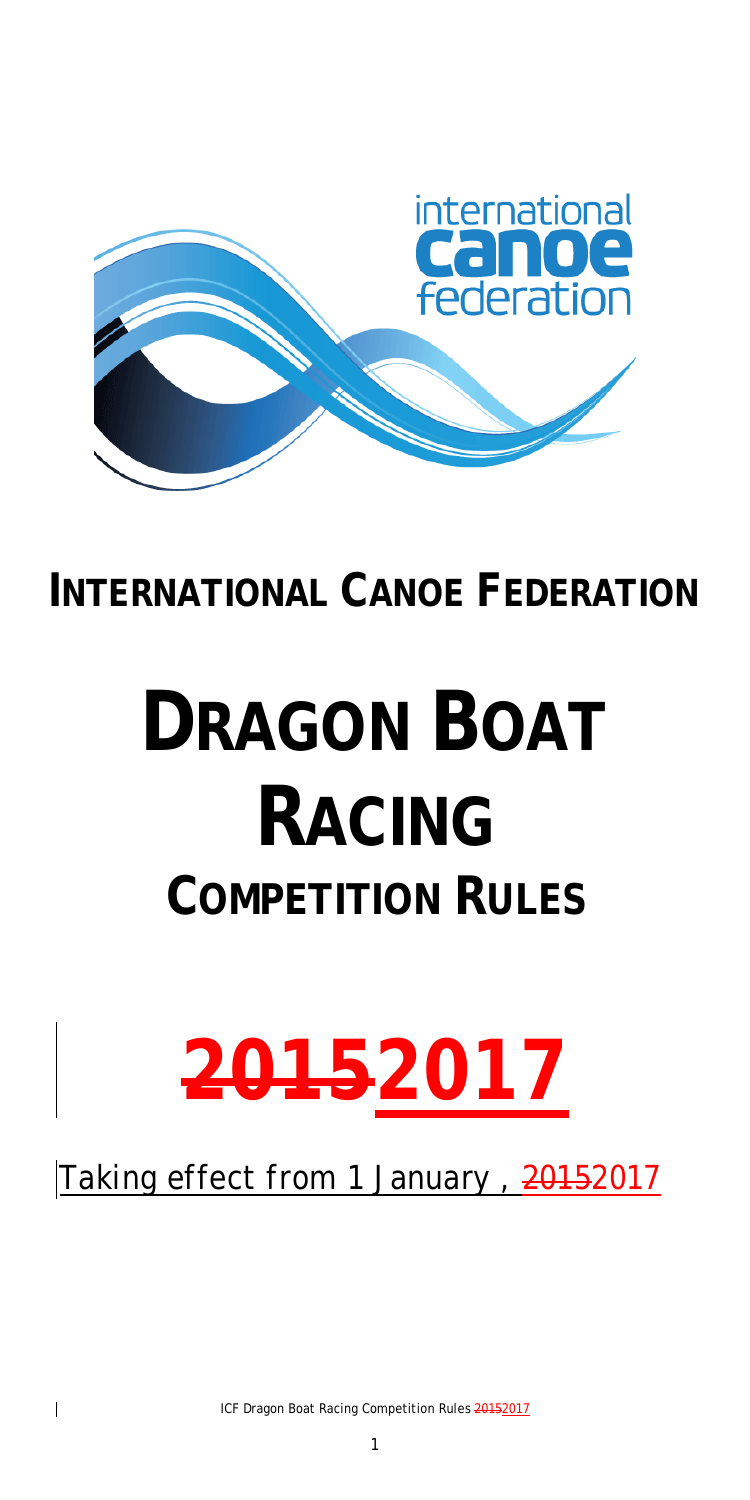# **INTRODUCTION**

The purpose of this document is to provide the rules that govern the way of running Dragon Boat Racing (including Traditional Boat)ICF competitions.

# **LANGUAGE**

The English written language is the only acceptable language for all official communications relating to these Competition Rules and the conduct of all Dragon Boat Racing ICF competitions.

For the sake of consistency, British spelling, punctuation and grammatical conventions have been used throughout.

Any word which may imply the masculine gender, also includes the feminine.

## **COPYRIGHT**

**These rules may be photocopied. Great care has been taken in typing and checking the rules and the original text is available on the ICF website www.canoeicf.com. Please do not re-set in type without consultation.**

2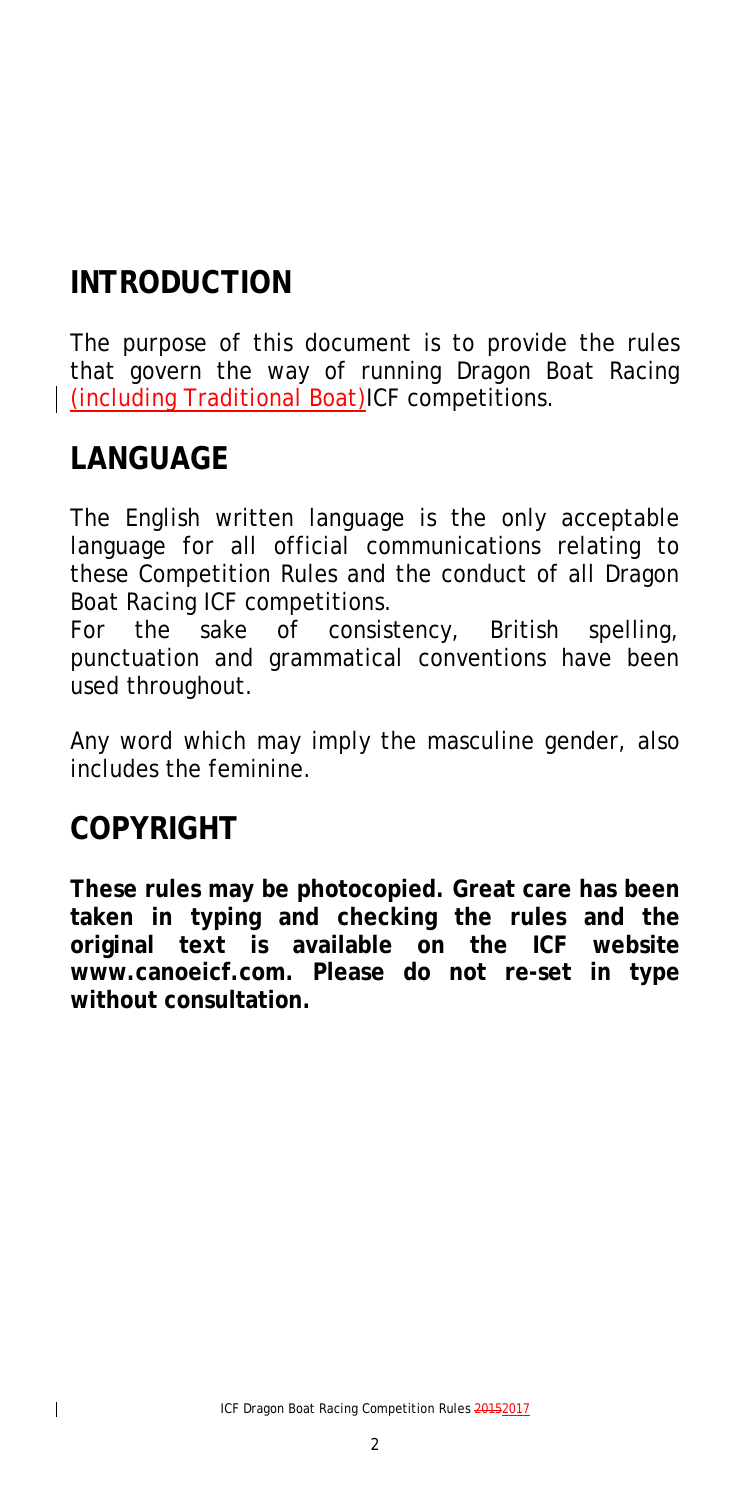### **TABLE OF CONTENTS**

| Article | Page |
|---------|------|
|---------|------|

|       | CHAPTER I - GENERAL REGULATIONS 6    |
|-------|--------------------------------------|
|       |                                      |
|       |                                      |
|       |                                      |
| 4     | INTERNATIONAL COMPETITION CALENDAR 8 |
| $5 -$ |                                      |
|       |                                      |

#### **CHAPTER II - [CATEGORIES, BOAT CONSTRUCTION](#page-8-0)  AND TRADEMARKS [......................................9](#page-8-0)**

| 6              |                                        |
|----------------|----------------------------------------|
| $\overline{7}$ |                                        |
| -8             | SPECIFICATION OF THE CATEGORIES  9     |
| $\mathsf{Q}$   | REQUIREMENTS FOR INTERNATIONAL DRAGON  |
|                |                                        |
| 10             | THE DRAGON BOAT AND ITS ACCESORIES  10 |
| 11             |                                        |
| 12             |                                        |
|                |                                        |

### **CHAPTER III - [ORGANISATION OF THE](#page-12-1)**

| 14 |                                             |
|----|---------------------------------------------|
| 15 | INTERNATIONAL OFFICIALS 14                  |
| 16 | DUTIES OF THE COMPETITION COMMITTEE  15     |
| 17 | DUTIES OF THE OFFICIALS 16                  |
| 18 |                                             |
| 19 |                                             |
| 20 | ACCEPTANCE OF ENTRIES AND PROGRAMME21       |
| 21 | ALTERATIONS OF ENTRIES AND WITHDRAWALS . 21 |
| 22 | ALTERATIONS IN THE SEQUENCE OF EVENTS  22   |
| 23 | RACE COURSE / TECHNICAL INSTALLATIONS  22   |
| 24 |                                             |
|    |                                             |

|    | CHAPTER IV - RACING REGULATIONS  25 |  |
|----|-------------------------------------|--|
| 25 |                                     |  |
| 26 |                                     |  |
| 27 |                                     |  |
| 28 |                                     |  |
| 29 |                                     |  |
| 30 |                                     |  |
| 31 |                                     |  |
| 32 |                                     |  |
| 33 |                                     |  |
| 34 |                                     |  |
| 35 |                                     |  |
|    |                                     |  |

ICF Dragon Boat Racing Competition Rules 20152017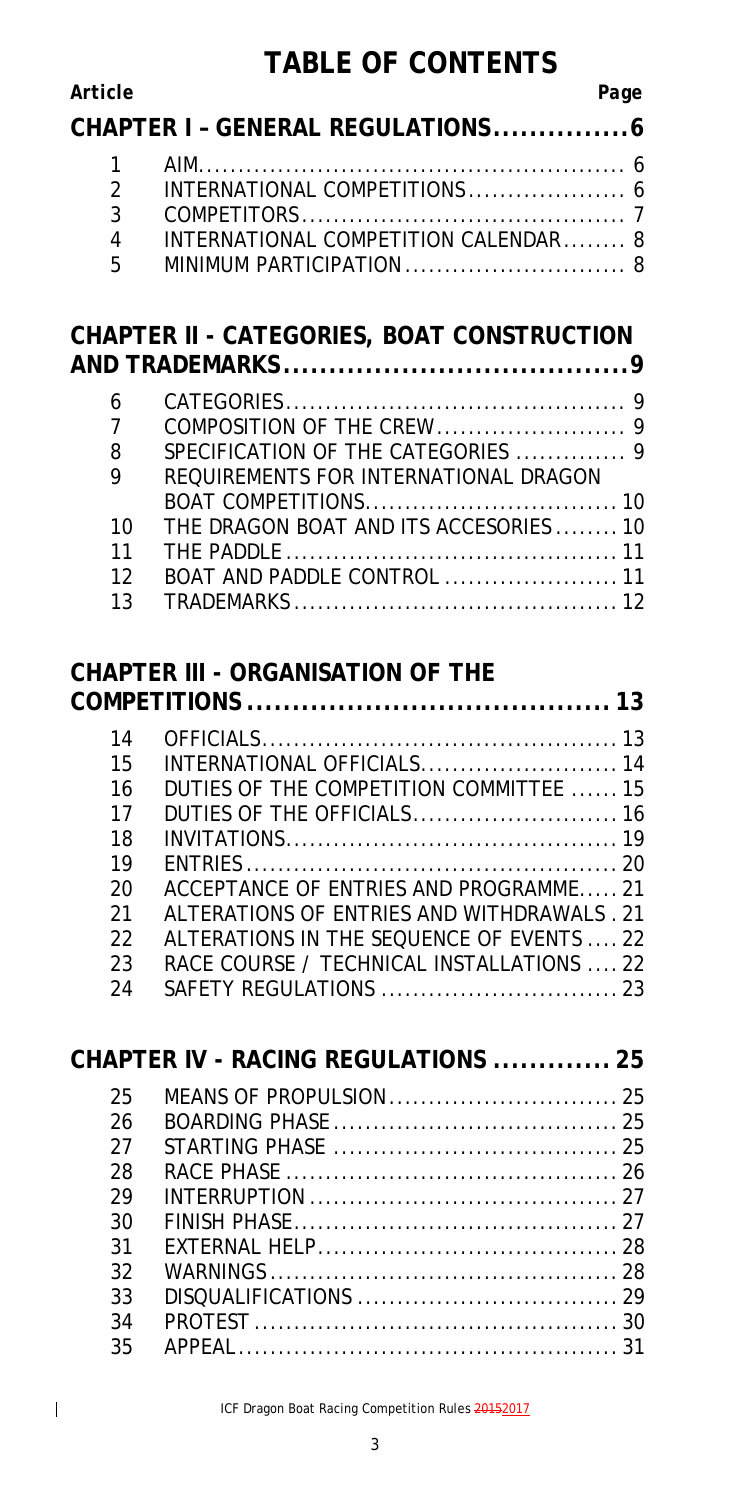### **CHAPTER V - [SPECIAL RULES FOR WORLD](#page-32-1)  CHAMPIONSHIPS [......................................](#page-32-1) 32**

| 36 |                                           |
|----|-------------------------------------------|
| 37 |                                           |
| 38 | INVITATION, ENTRIES AND PROGRAMME 33      |
| 39 | JURY, COMPETITION COMMITTEE AND OFFICIALS |
|    |                                           |
| 40 |                                           |
| 41 |                                           |
| 42 |                                           |
| 43 |                                           |
| 44 |                                           |
|    |                                           |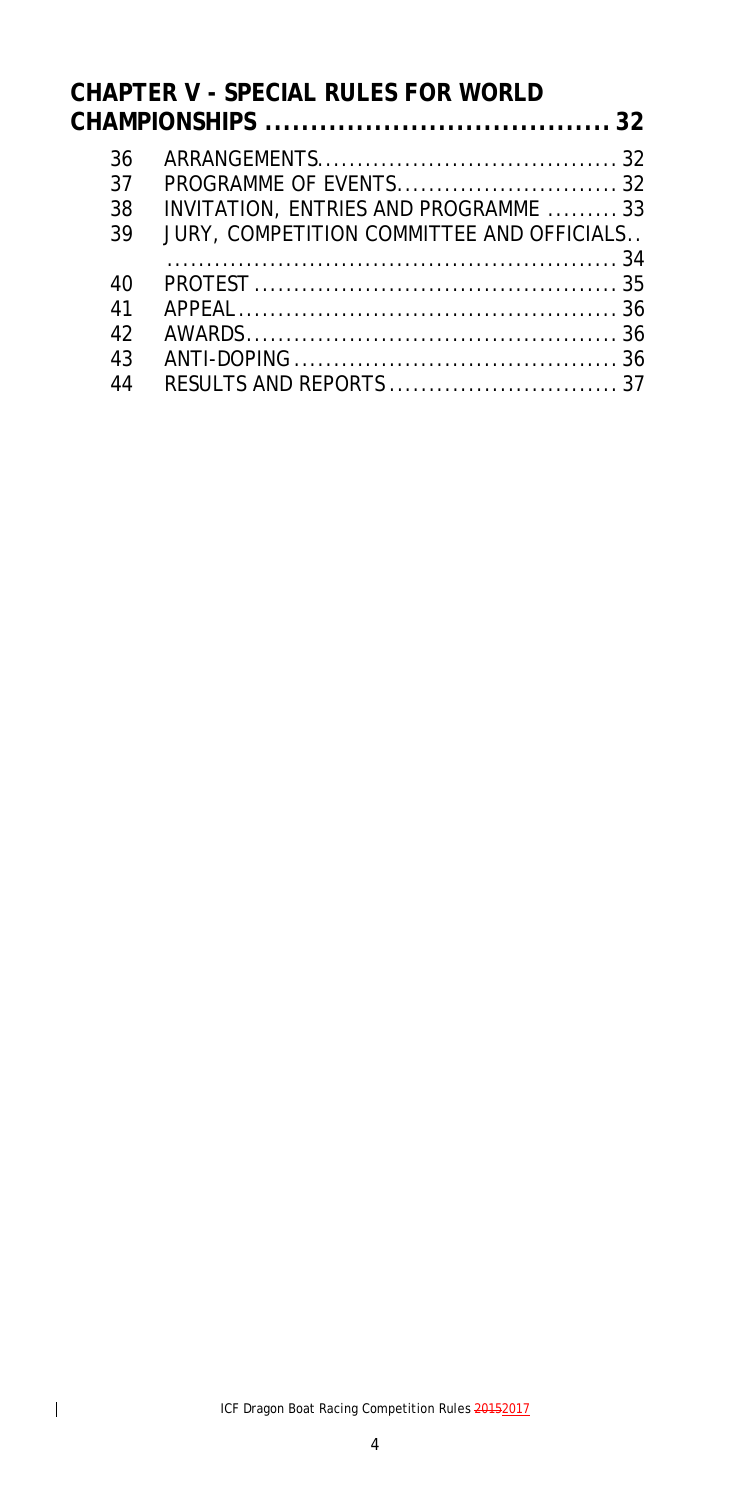# **List of Abbreviations:**

| <b>ICF</b>         | <b>International Canoe Federation</b>                                                |
|--------------------|--------------------------------------------------------------------------------------|
| <b>NOC</b>         | National Olympic Committee                                                           |
| <b>DBRC</b>        | Dragon Boat Racing Committee                                                         |
| <b>GR</b>          | General Rules (can only be changed by<br>ICF Congress)                               |
| <b>TR</b>          | Technical Rules (can be changed by ICF<br><b>Board of Directors)</b>                 |
| <b>COMPETITION</b> | All World Championships, all<br>International competitions                           |
| <b>CATEGORY</b>    | Dragon Boat men, women, mixed                                                        |
| <b>CLASSES</b>     | 20 paddlers and 10 paddlers                                                          |
| <b>EVENT</b>       | Each Class in each distance and in each<br>age group                                 |
| <b>CREW</b>        | Made up of the athletes in a boat and<br>steerer/drummer                             |
| <b>TEAM</b>        | National Delegation made up of the<br>crews which are participating and<br>officials |
| <b>STEERER</b>     | Helmsperson who is steering the boat                                                 |
| <b>DRUMMER</b>     | The drummer is beating the drum                                                      |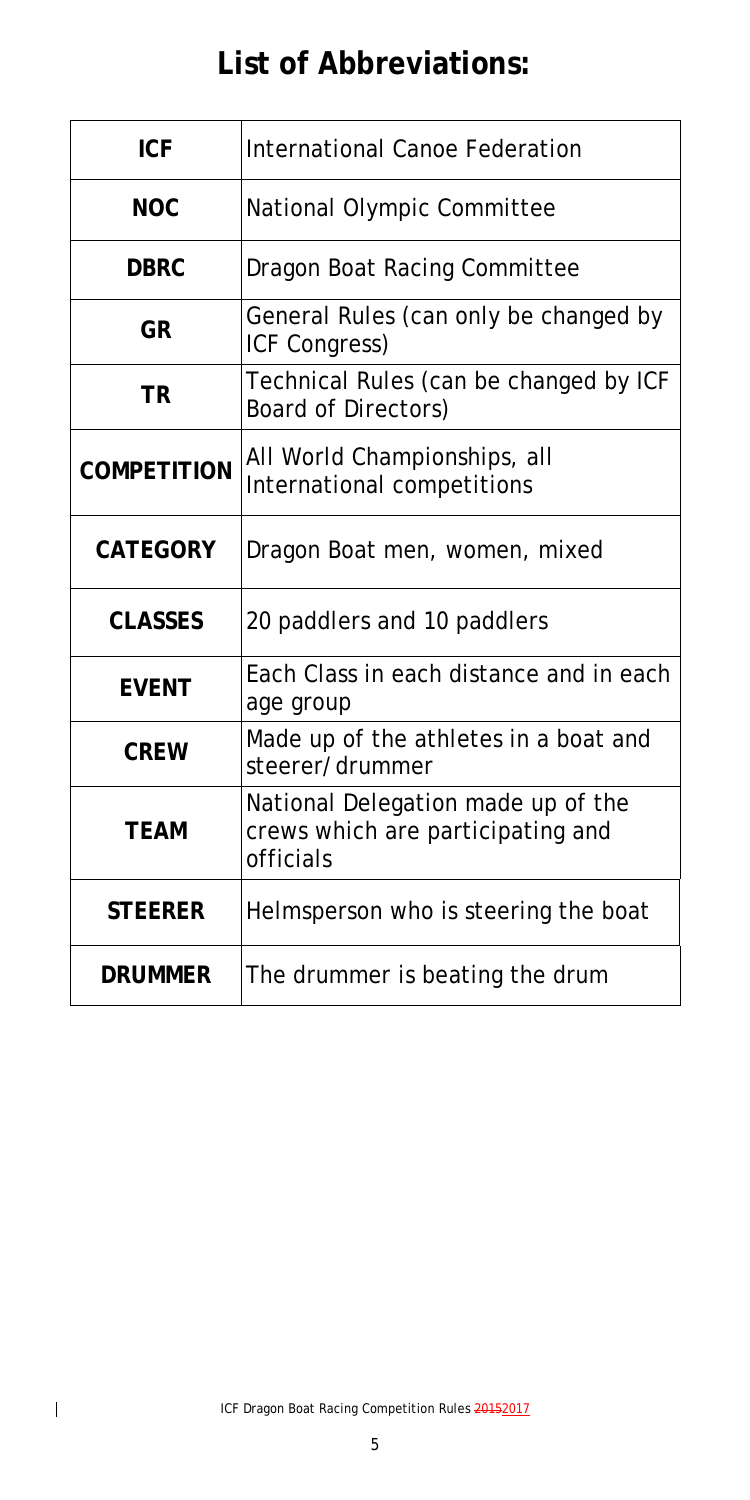# **CHAPTER I - GENERAL REGULATIONS**

#### <span id="page-5-0"></span>**1 AIM [GR]**

**1.1** The aim of a Dragon Boat Racing competition is for people to race each other in dragon boats over a clearly defined unobstructed course in the shortest possible time according to the **rules**.

#### <span id="page-5-1"></span>**2 INTERNATIONAL COMPETITIONS [GR]**

**2.1** All competitions announced as international are to be held in accordance with the regulations of the ICF. Competitions arranged by the national federations or their clubs are considered international if competitors of a foreign country are invited to participate.

**2.2** These competitions must be supervised or managed by at least one accredited official in possession of a valid International Canoe Federation Dragon Boat Racing Official card.

**2.3** The official events recognised by the ICF are the following:

For Men's Teams (only men), Women's Teams (only women), Mixed Teams (minimum 8 women), in the 10 boat classes minimum 4 women.

**2.4** The official distances of races recognised by the ICF are the following: 200 or 250 meters, 500 meters and 2000 meters. Further the 2000 meters, shall be conducted as a pursuit race, and achieved in the 500 meters race course by three turns in two laps.

**2.5** Special events of competitions may be organised after approval and under the supervision of the ICF Dragon Boat Racing Committee.

**2.6** There are World Cup competitions, the number of these competitions and the venue are proposed by the ICF Dragon Boat Racing Committee and agreed by the ICF Board of Directors.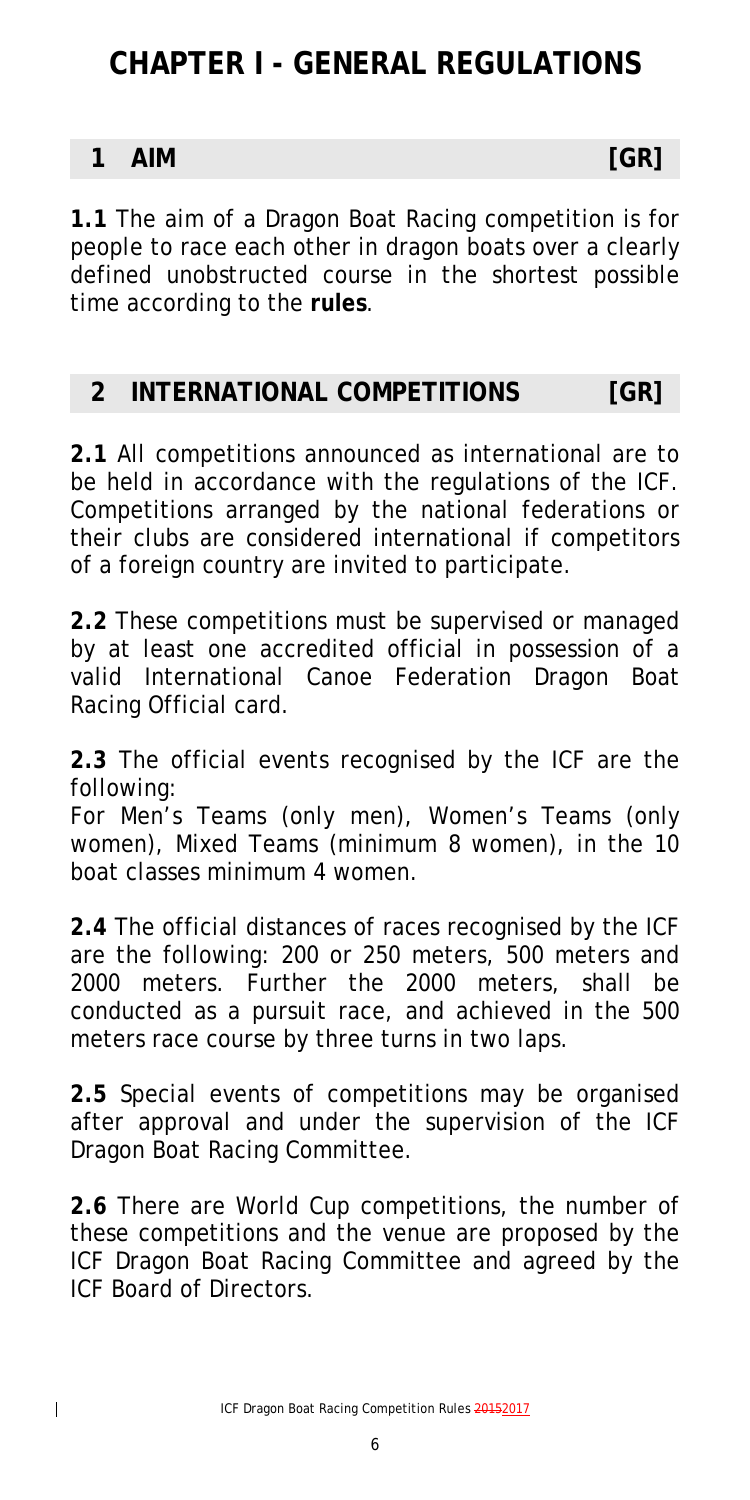#### <span id="page-6-0"></span>**3 COMPETITORS [GR]**

**3.2** A competitor(s) or a team is always allowed to take part individually in an international competition but must in each case obtain special permission from its National Federation.

**3.3** A competitor may take part on behalf of the Federation in a foreign country, if he/she obtains the authorisation of his/her Federation of origin. This authorisation has to be sent before 30th November prior to the year concerned to the ICF Headquarters with a copy to the Chair of the ICF Dragon Boat Racing Committee.

**3.4** If he/she has lived for 2 (two) years or more in this foreign country, the approval of his/her Federation of origin is no longer required.

3.3.1 An athlete that has competed internationally at any level in the last 3 years requires authorisation from the ICF and the national federation of the original country in order to change sporting nationality.

3.3.2 For an athlete to be eligible for a change of sporting nationality they must have lived in that country for the last two years.

3.3.3 The request of the change of nationality must be made to the ICF no later than 30 November the year before the competitor wants to compete.

3.3.4 For the Olympic Games the Olympic Charter rules will be applied for nationality issues. For athletes to be eligible for the Olympic and Paralympic Games they must hold citizenship /nationality of the country that they participate for at the time of the qualification event.

**3.5** A competitor may not compete for more than one Federation in any calendar year in the sport of canoeing.

**3.6** The first year a competitor can compete in a junior

 $\overline{\phantom{a}}$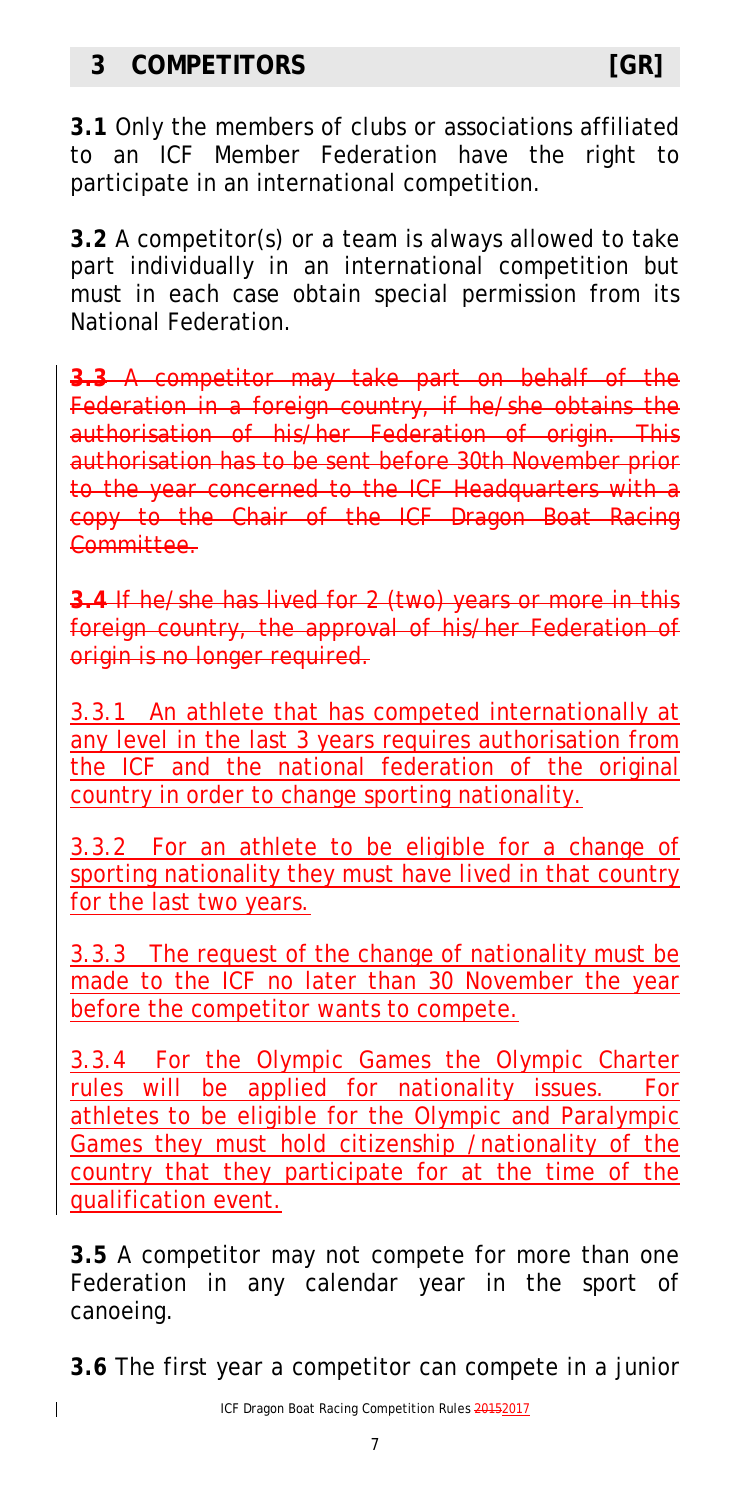category is the year that his/her 15<sup>th</sup> birthday falls in and the last year he/she can compete as a junior is the year that his/her 18<sup>th</sup> birthday falls in.

**3.7** The first year a master competitor- $(40+)$  and  $(50+)$ can compete is the year that his/her fortieth (40th) and fiftieth (50th) birthday falls in respectively.can compete is the year that his/her fortieth  $(40<sup>th</sup>)$  birthday falls in.

**3.8** Each National Federation shall ensure that their competitors are in a good state of health and fitness which allows them to compete at a level commensurate with the competition level of the particular event and ensure each competitor, team official and the member federation carries appropriate health, accident and property insurance covering their persons, equipment and property.

#### <span id="page-7-0"></span>**<sup>4</sup> INTERNATIONAL COMPETITION CALENDAR [GR]**

#### **INTERNATIONAL COMPETITION CALENDAR is different to the ICF COMPETITION CALENDAR (ICF events only)**

**4.1** Only a National Federation may apply a competition to enter the International Competition Calendar. Only fully paid up members of the ICF may apply for of competitions to the Calendar.

**4.1.1** An application will be made using a form established by the ICF and published on the ICF website.

4.1.2 By the 1<sup>st</sup> of January the year before, the calendar of ICF Competitions (WCh and WCup) will be published. The deadline for applications for international competitions will be the 1st of March the year before (2 months after the publication of the ICF Competition Calendar).

**4.2** The Competition Commission will approve the complete calendar of competitions. Once approved the Calendar will be final.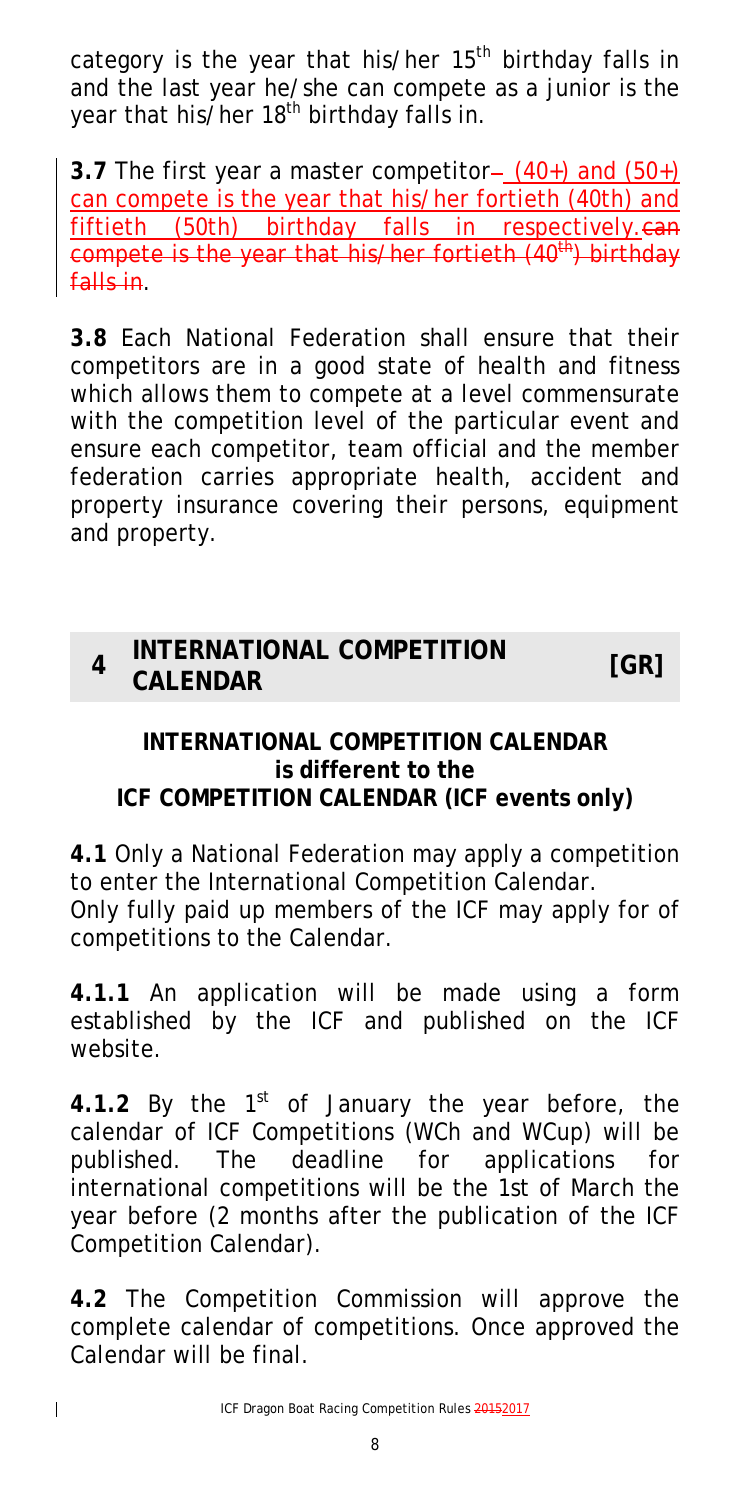<span id="page-8-1"></span><span id="page-8-0"></span>To be recognised as an International competition a minimum of 3 boats from 2 Federations must participate.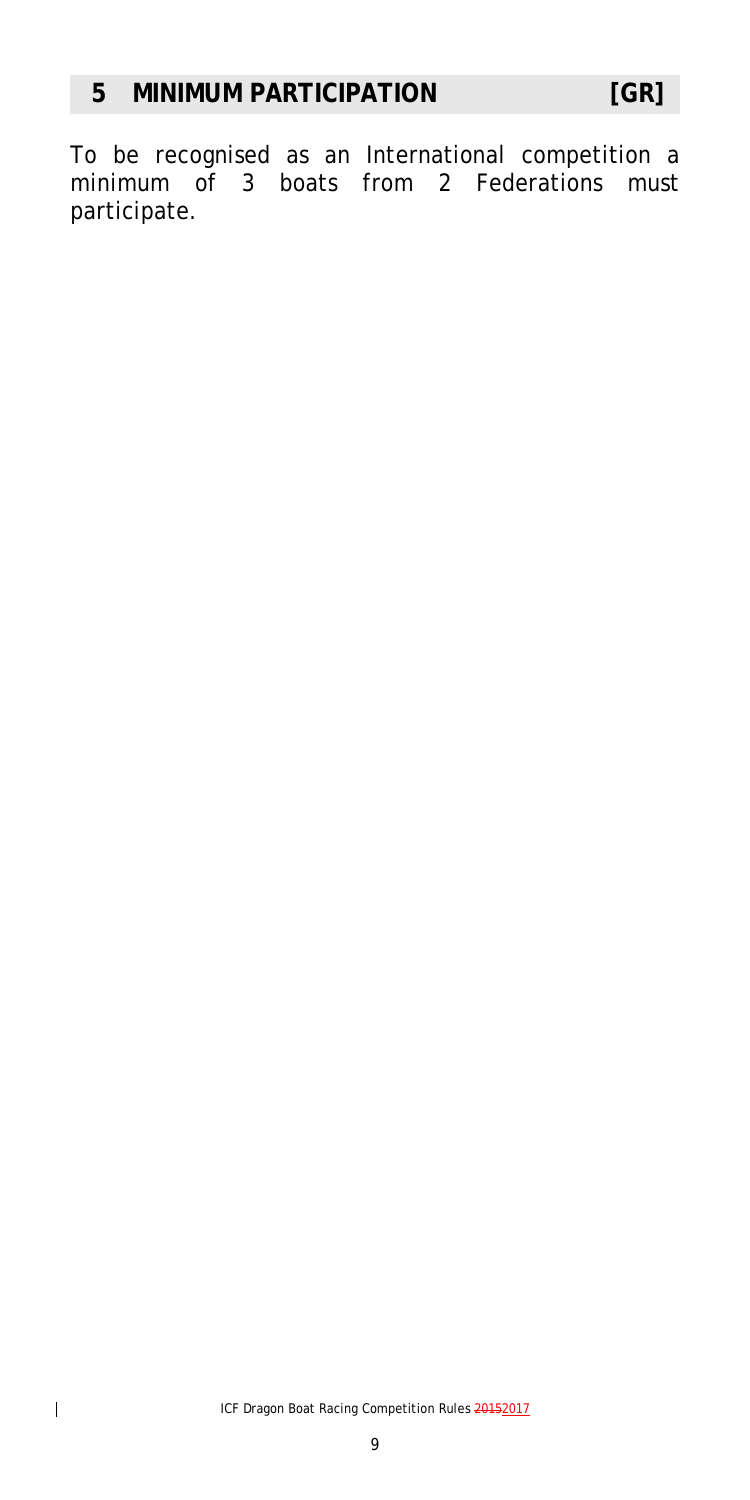# **CHAPTER II - CATEGORIES, BOAT CONSTRUCTION AND TRADEMARKS**

### <span id="page-9-0"></span>**6 CATEGORIES [GR]**

**6.1** The official events recognised by the ICF are the following:

| Men   | <b>Juniors 15-18</b>  | <b>Seniors</b> | <b>Masters</b><br>$40+$ | <b>Masters</b><br>$50+$ |
|-------|-----------------------|----------------|-------------------------|-------------------------|
|       | Women Juniors 15-18   | <b>Seniors</b> | <b>Masters</b><br>$40+$ | <b>Masters</b><br>$50+$ |
| Mixed | $ $ Juniors 15-18 $ $ | <b>Seniors</b> | <b>Masters</b><br>$40+$ | <b>Masters</b><br>$50+$ |

#### <span id="page-9-1"></span>**7 COMPOSITION OF THE CREW [TR]**

**7.1** A Dragon Boat Racing crew of boats with 20 paddlers is composed of:

- the paddlers (minimum 18, maximum 20),
- the drummer,
- the steerer,
- 4 substitute paddlers in the respective classes starting.

**7.2** A Dragon Boat Racing crew of boats with 10 paddlers is composed of:

a) the 10 paddlers (minimum 8, maximum 10),

b) the drummer,

c) the steerer,

 $\overline{\phantom{a}}$ 

d) 2 substitute paddlers in the respective classes starting.

### <span id="page-9-2"></span>**8 SPECIFICATION OF THE CATEGORIES [TR]**

**8.1** The crews of the Men or Women's boats may only be composed of competitors of the respective gender. See exceptions in article 8.4 and 8.5.

**8.2** Mixed crews must include a minimum number of 8 women (boat with 20 paddlers) or 4 women (boat with 10 paddlers) respectively. See exceptions in article 8.4 and 8.5.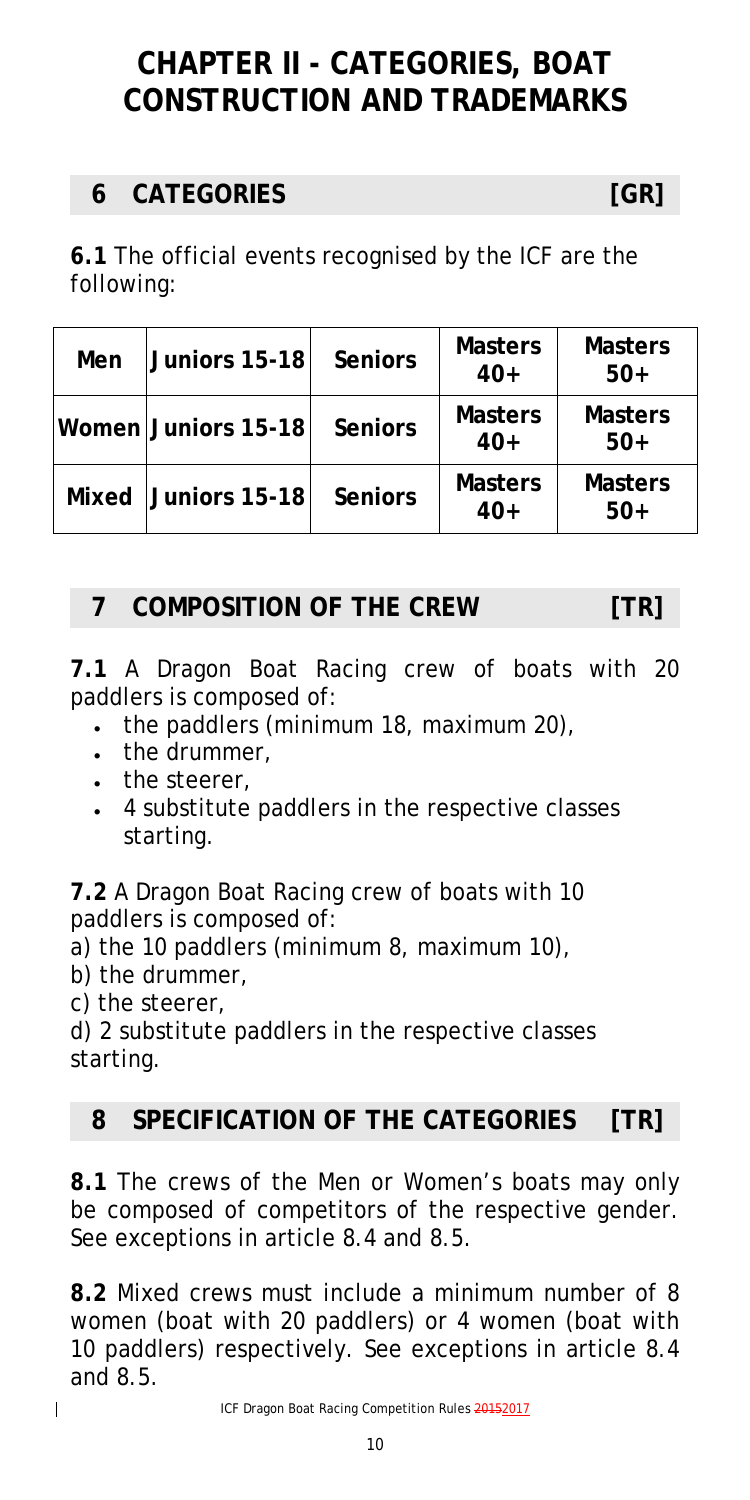**8.3** In the age category of Masters, all members of the crew must have reached the Masters age. See exceptions in article 8.4 and 8.5.

**8.4** The drummer can compete in this year that his/her fifteenth birthday falls in. The drummer need not be of the same gender or age of the respective category.

**8.5** The steerer can compete in this year that his/her eighteenth birthday falls in. The steerer need not be of the same gender or age of the respective category.

#### <span id="page-10-0"></span>**<sup>9</sup> REQUIREMENTS FOR INTERNATIONAL DRAGON BOAT RACING COMPETITIONS [TR]**

**9.1** The National Federation hosting the international competition is in charge of providing two boats for each lane established at the race course and two substitute boats. For international competitions ICF standard class boats are not required.

**9.2** The National Federation hosting the international competition has to take care and guarantees, that the same type of boats is provided for all crews and the difference of weight between the boats utilised in a race may not exceed **3%.**

**9.3** The National Federation hosting the international competition has to take care that sufficient repair material for the Dragon Boats included to the boat pool is provided.

#### <span id="page-10-1"></span>**<sup>10</sup> THE DRAGON BOAT AND ITS ACCESSORIES [TR]**

**10.1** The limitation of the measurement of "ICF standard class" boat is:

Length: 12.49 m without head and tail Width: 1.16 m measured from the outer margin Height: 0.55 m measured from the middle of the boat

**10.2** The standard weight amounts 250 kg minimum without drum, drum chair, steering paddle, dragon

 $\overline{\phantom{a}}$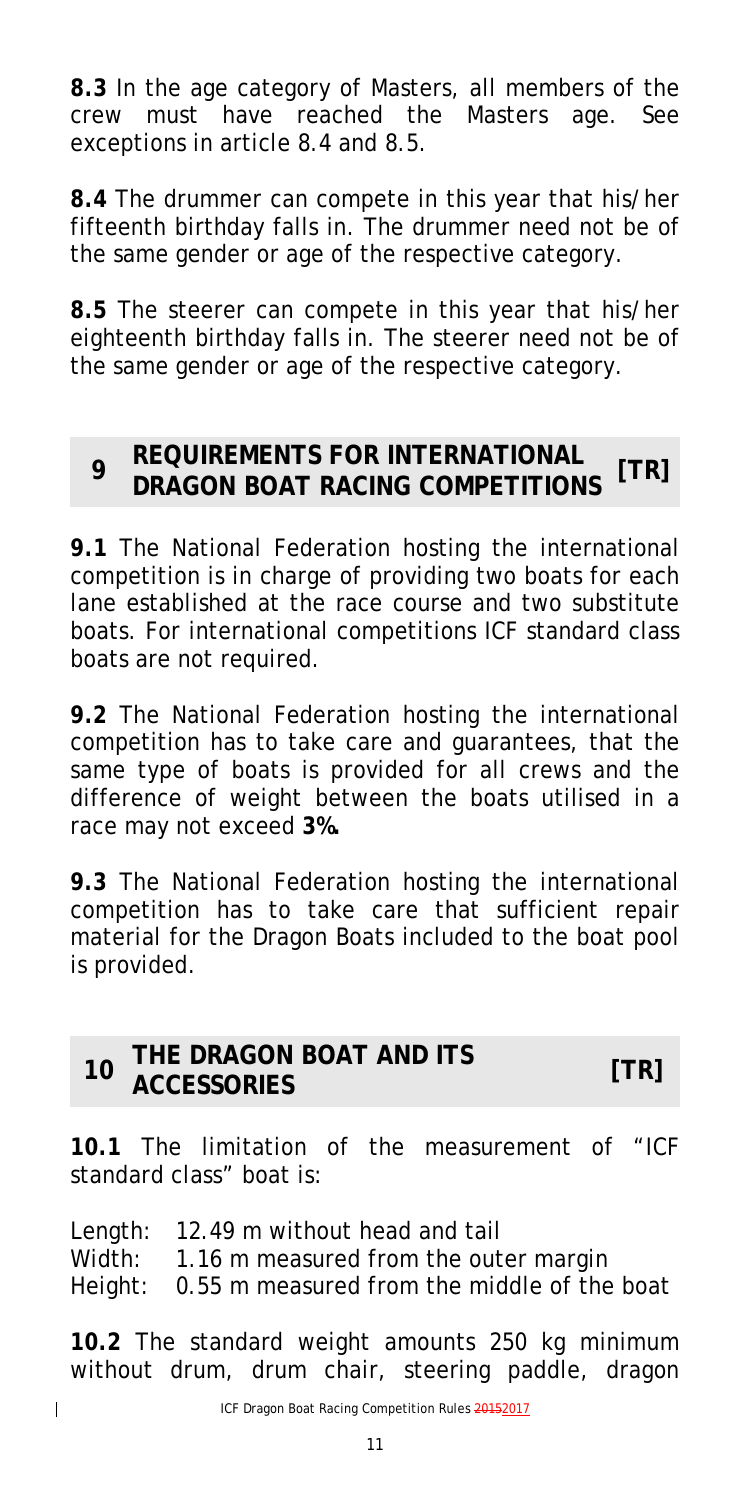head and dragon tail. Equalisation weights must be attached in the boat in the case of weight differences from the minimum weight of dragon boats.

**10.3** Modifications regarding the form and measures of the Dragon Boat are not allowed.

**10.4** The "ICF standard class" boat is existing as a onepiece and two-piece version.

**10.5** A Dragon Boat in principle is wearing the Dragonhead, the Dragon tail, the drum and the drum chair. Exemptions i.e. due to technical reasons on the race course must be applied for by writing to the ICF Dragon Boat Racing Committee and approved at least 4 weeks prior to the start of the competition.

**10.6** ICF is providing an authoritative technical specification sheet of the Dragon Boat.

#### <span id="page-11-0"></span>**11 THE PADDLE [TR]**

**11.1** The paddle must fit the respective ICF norm provided in the authoritative technical specification sheet of the paddle.

**11.2** The paddles of all competitors must fit the ICF paddle standard.

**11.3** The length of the paddle amounts to between min. 105 cm and max. 130 cm.

**11.4** The material of which the paddle is made may be chosen freely (wood, carbon etc.).

**11.5** Snatch bands and edge protection made of adhesive tape are allowed, also the adaptation of the shaft to the body height.

#### <span id="page-11-1"></span>**12 BOAT AND PADDLE CONTROL [TR]**

The boat and paddle control shall be conducted by the Boat Measurer as mentioned in the list of officials prior to the competition. Only equipment approved by this official may be used in the competition.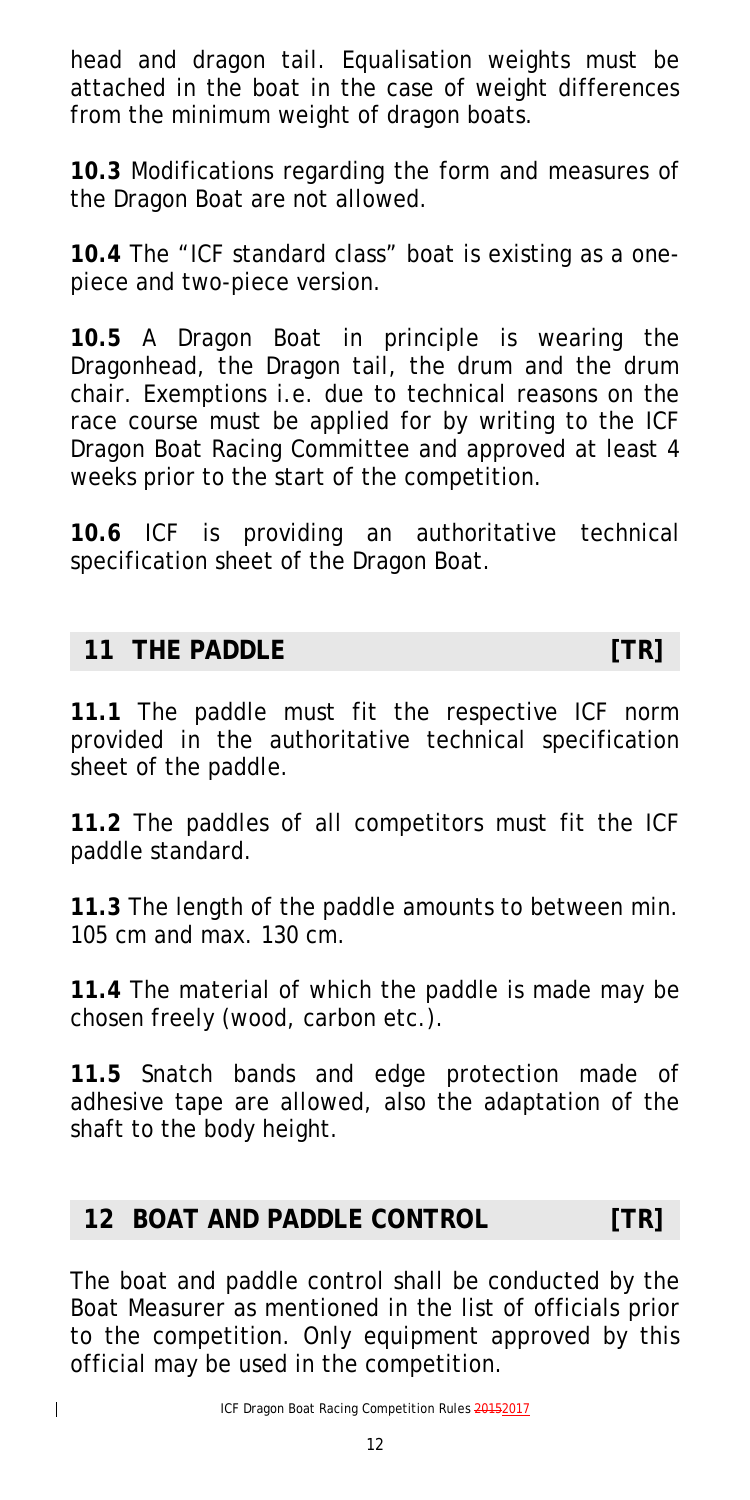#### <span id="page-12-0"></span>**13 TRADEMARKS [GR]**

**13.1** Boats, accessories and clothing may carry trademarks, advertising symbols and written text.

**13.2** All advertising material should be placed in such a way that it does not interfere with competitors' identification and does not affect the outcome of the race.

<span id="page-12-1"></span>**13.3** The advertising of tobacco smoking and strong spirit drinks will not be accepted.

 $\overline{\mathbf{I}}$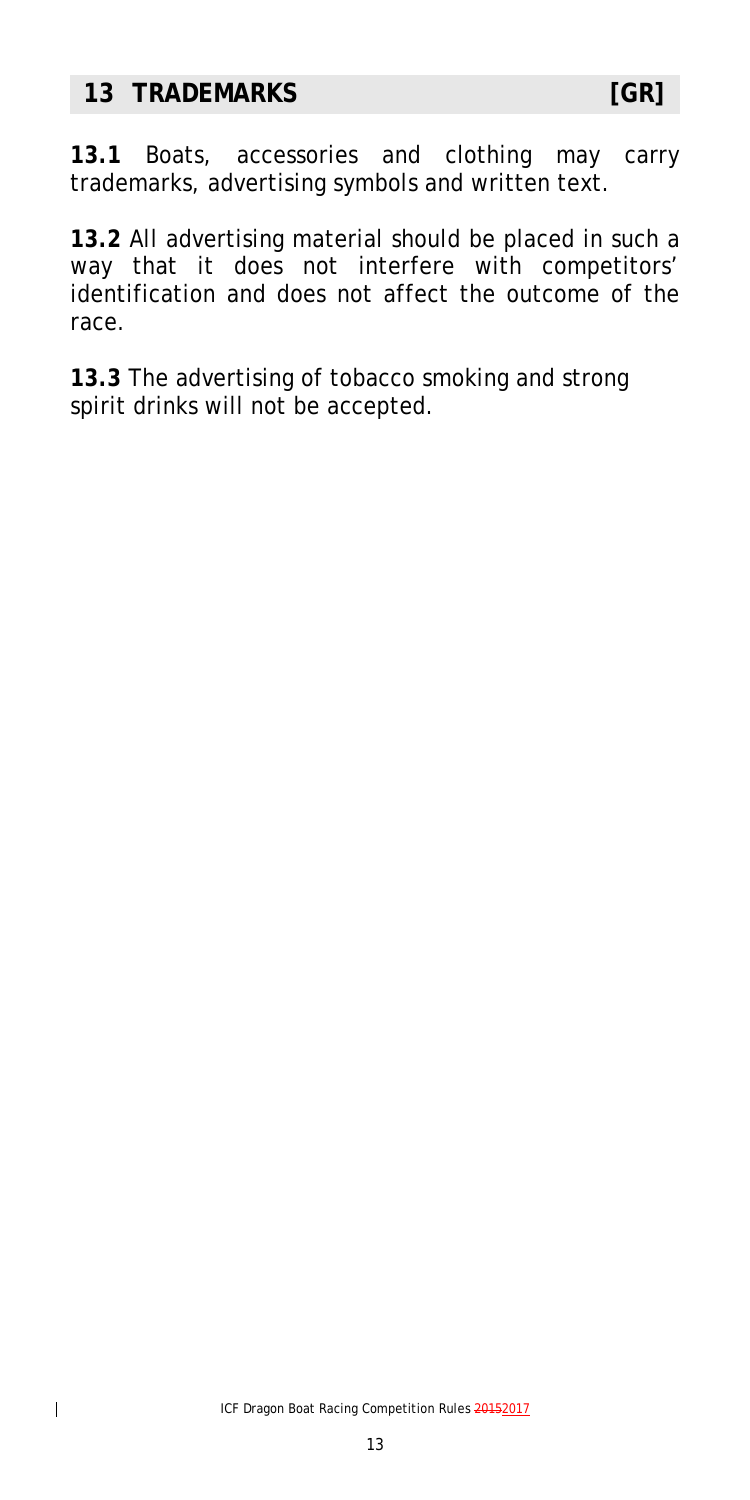# **CHAPTER III - ORGANISATION OF THE COMPETITIONS**

### <span id="page-13-0"></span>**14 OFFICIALS [GR]**

#### **14.1** Officials:

International competitions are to be supervised by:

- 1) Chief Official
- 2) Technical Organiser
- 3) Competition Manager
- 4) Boat Marshal
- 5) Starter/s
- 6) Aligner/s
- 7) Course Umpire/s
- 8) Turning Point Umpire/s
- 9) Finishing Line Judge/s
- 10) Timekeeper/s
- 11) Boat Measurers
- 12) Announcer
- 13) Medical Officer
- 14) Media Officer

**14.2** If circumstances permit, one person may function in two of the above positions.

**14.3** Unauthorised person must not enter any official's area unless the Competition Committee or the Jury sends for officials or team officials in order to solve problems.

**14.4** Competition is managed by a Competition Committee consisting of:

Chief Official Competition Manager One additional person

**14.5** The additional person may be one of the officials listed in 14.1 providing their duty is at or near the finishing line at all times. This person is appointed by the Competition Manager. Two members of the Competition Committee must be in possession of a valid International Dragon Boat Racing Official card.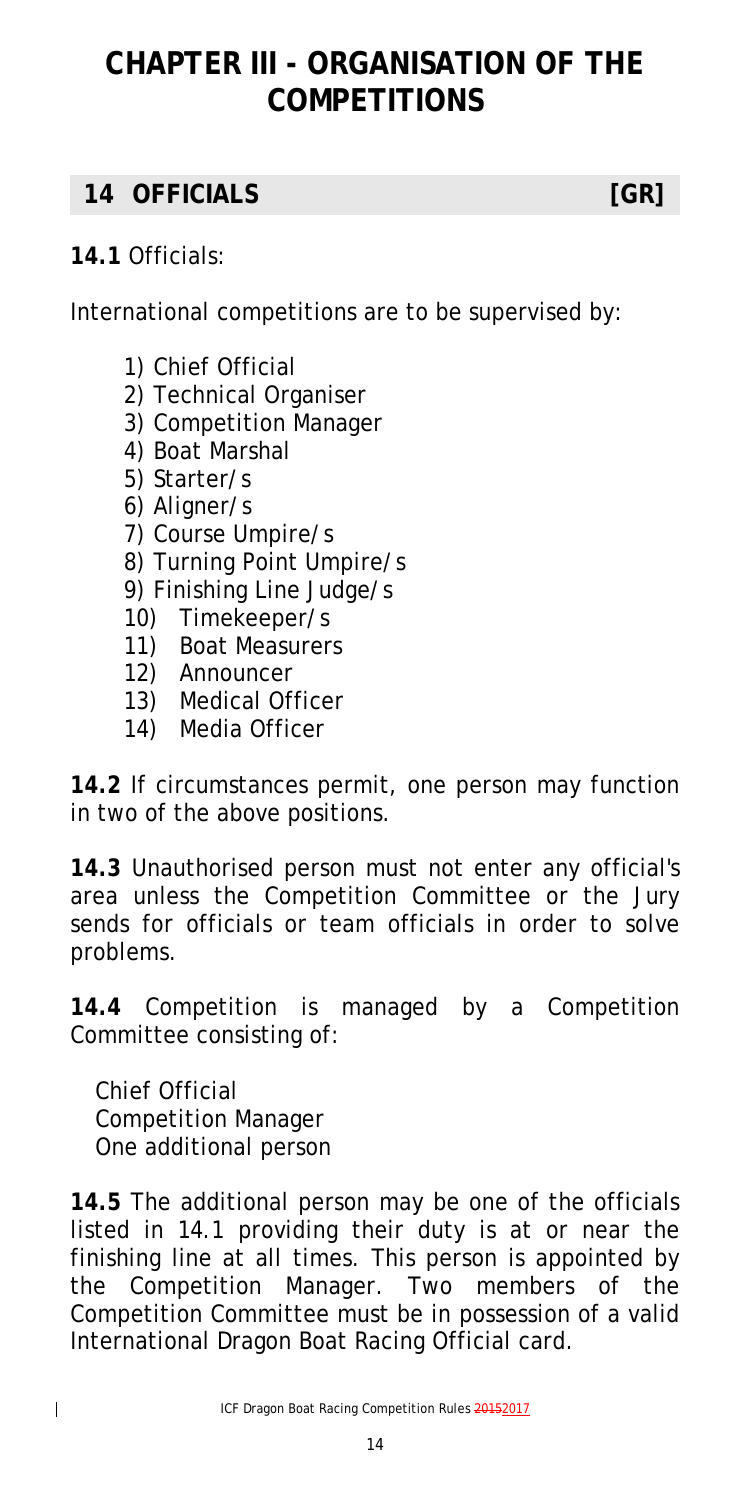<span id="page-14-0"></span>Procedure for becoming an ICF Dragon Boat Racing Official:

#### **15.1 Examination:**

1. Examination Organisation

- Officials Examination is organised at every World Championships if there is sufficient interest.

- In case out-of-World Championships examinations, only Continental Associations or National Federations are entitled to apply to hold an examination. This is done together with the application for the Competition Calendar using a form established by the ICF and published on the ICF website.

Application deadlines are the same as for the International Competition Calendar. The Examination Calendar is published on the same date as the International Competition Calendar.

#### 2. Examination Candidates

Only National Federations are entitled to nominate candidates for examination at least 30 days before the examination.

The applications must be sent to the ICF Headquarters on the special form designed by the ICF and published on the ICF website. ICF Headquarters is forming a database and forwarding the list of names to the Respectful Committee Chair.

3. Examination Procedure

A sub-committee consisting of two members, appointed by the ICF Technical Committee Chair, will hold this examination.

The examination will be carried out in English language for officials who wish to be considered as officials for ICF Competitions and will be based on the knowledge of the ICF Statutes, the ICF Competition Rules and practical experience.

If people take the examination in one of the other official languages, they may not be considered to officiate at ICF Competitions.

#### 4. Officials' Cards

 $\overline{1}$ 

After completion of the examination the Respective Chair completes the ICF Official Examination Report and sends it to the ICF Headquarters, where the Official's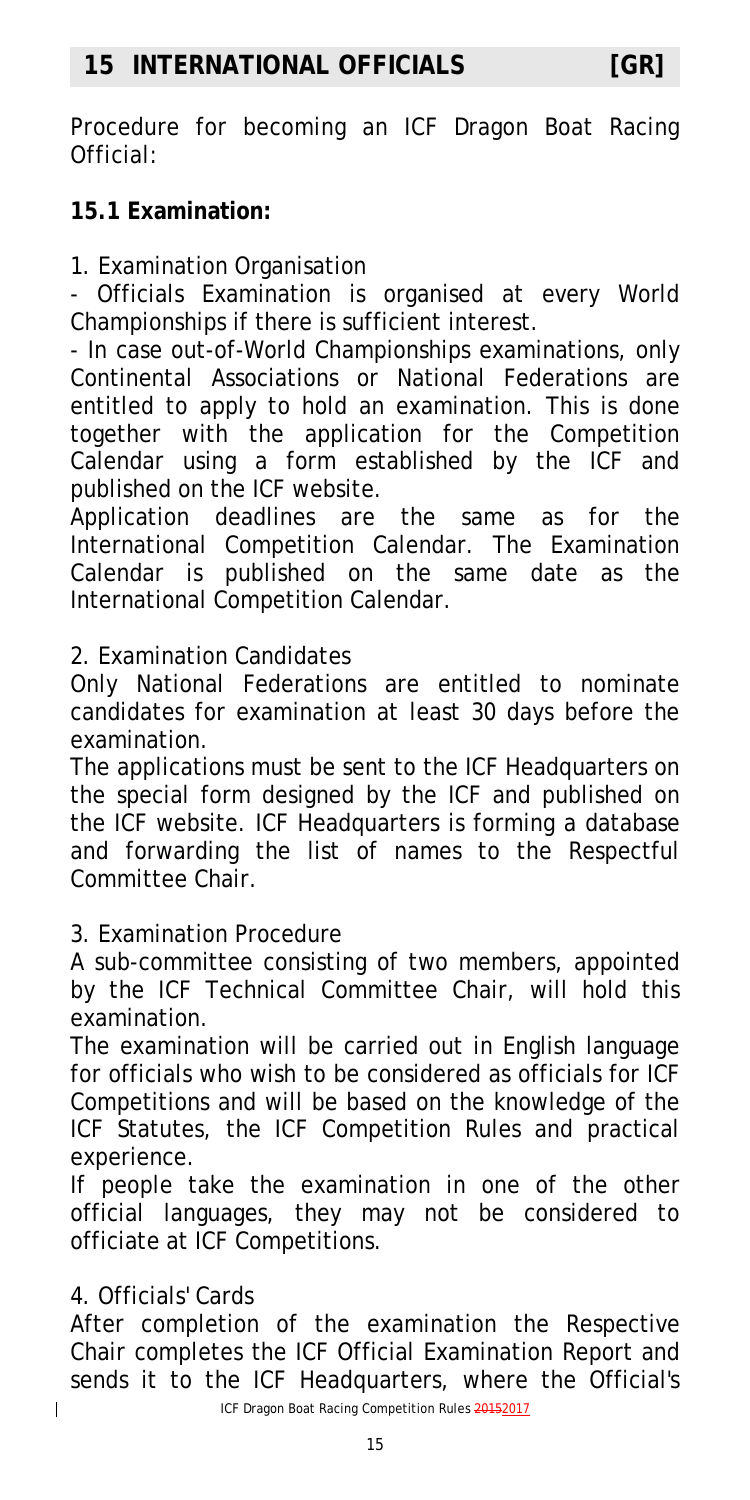cards for those who passed the exam are issued and sent to the National Federations.

#### 5. Validity and Renewals

Validity and renewals are subject to the Technical Chairs' criteria. If the Officials' Card expires, is lost or destroyed a 20 euro fee for renewal will be charged.

#### **15.2 Financial Responsibility**

National Federations are financially responsible for their Officials (before and after the examination).

For every candidate applied for the examination, a National Federation will be charged 20 €. Total Invoice will be sent to a National Federation in the period between 30 October and 30 November for the current year.

If a National Federation is applying for an examination out of World Championships, the Federation concerned will cover the examination organization costs including living and travelling expenses of the examiners.

#### **15.3 Nomination and Appointment of the Officials for ICF Events**

Only National Federations are entitled to nominate Officials for ICF Events.

The deadline for submitting proposals is the 1st of January in the year of the event.

The nominations are submitted to the Respective Technical Committee Chair (with a copy to the ICF Headquarters). The Chair will present a list of Officials to the Competition Commission for their approval by the 1st of March.

#### <span id="page-15-0"></span>**<sup>16</sup> DUTIES OF THE COMPETITION COMMITTEE [TR]**

#### **16.1** The Competition Committee must:

a) supervise the competition,

 $\overline{\phantom{a}}$ 

b) in the event of inclement weather or other unforeseen circumstances which make it impossible to carry out the competition, postpone the competition and decide on another time when it may be held,

ICF Dragon Boat Racing Competition Rules 20152017 c) hear any protests that may be made and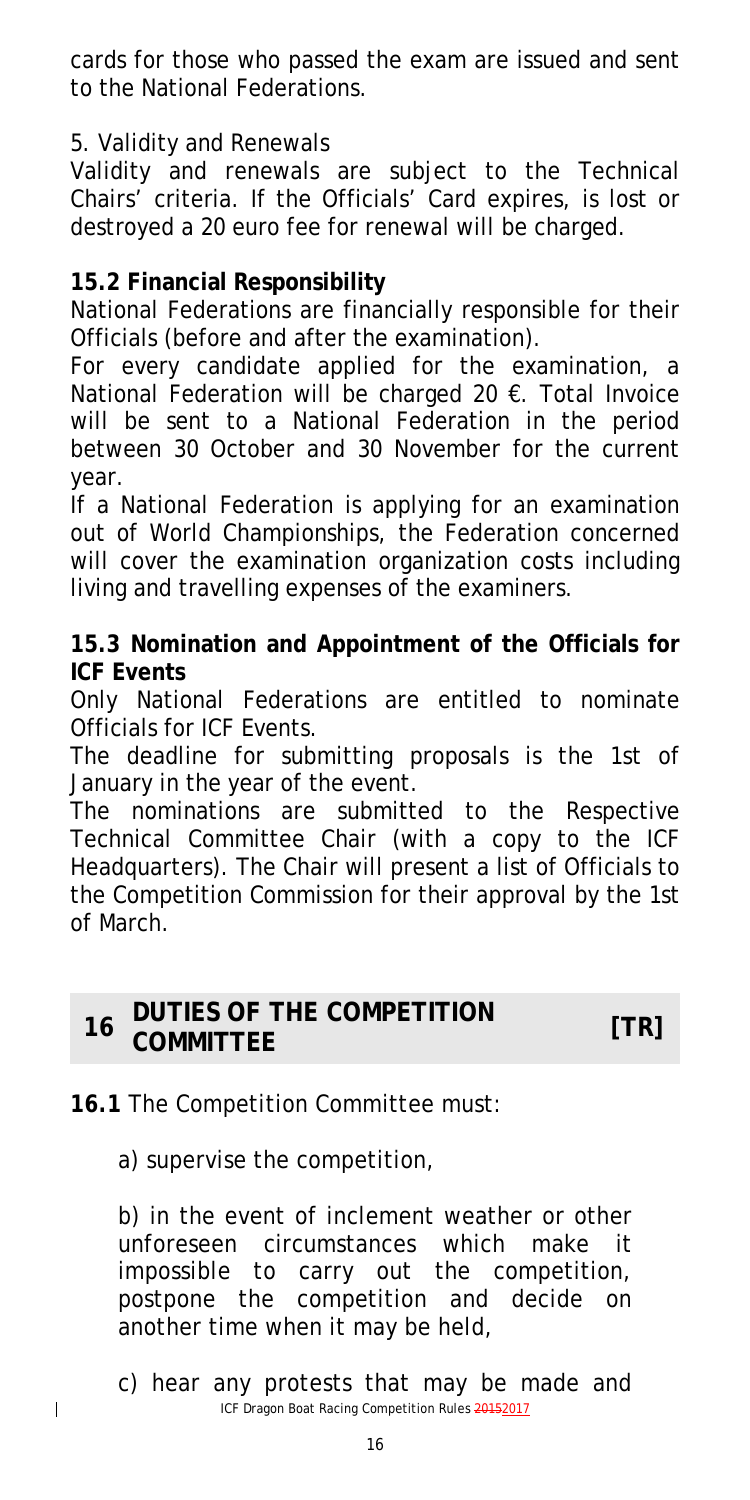settle any disputes that may arise,

d) decide matters concerning disqualification in cases where the regulations are broken during a race,

e) base its decisions on the ICF Dragon Boat Racing Rules,

f) before any decision is made regarding an alleged infraction of the rules, hear the opinion of the Umpire who controlled the race in which the infraction was said to have occurred. The Committee is to seek the opinion of other officials supervising the race, if it is felt to be of importance in clearing up the alleged offence.

**16.2** The Competition Committee may impose penalties in accordance with the ICF Statutes i.e. disqualification for a longer period than the duration of the competition in question.

#### <span id="page-16-0"></span>**17 DUTIES OF THE OFFICIALS [TR]**

**17.1** The *Chief Official*, who is also the Chairperson of the Competition Committee, decides on all matters arising during the actual contest, which are not dealt with in these rules. The chief official is appointing the chief positions of officials prior to the competition.

**17.2** The *Technical Organiser* deals with the complete technical electronic equipment of the Regatta-Course. (Automatic start system / Photo/Timing system / Scoreboard / Radio connections / Boat traffic before and during the races / Boat checking, etc.)

**17.3** The *Competition Manager* supervises the races and is responsible for ensuring that the programmes are followed without unnecessary delay. He/She shall inform the officials concerned punctually before a new race starts. He/She has to deal also with the good function of the competition administration of the races. (programme, drawings results, technical documents, boat control, press, protests, etc.) He/She shall make certain that the announcer gives all necessary information about the races such as the start order, the

 $\overline{1}$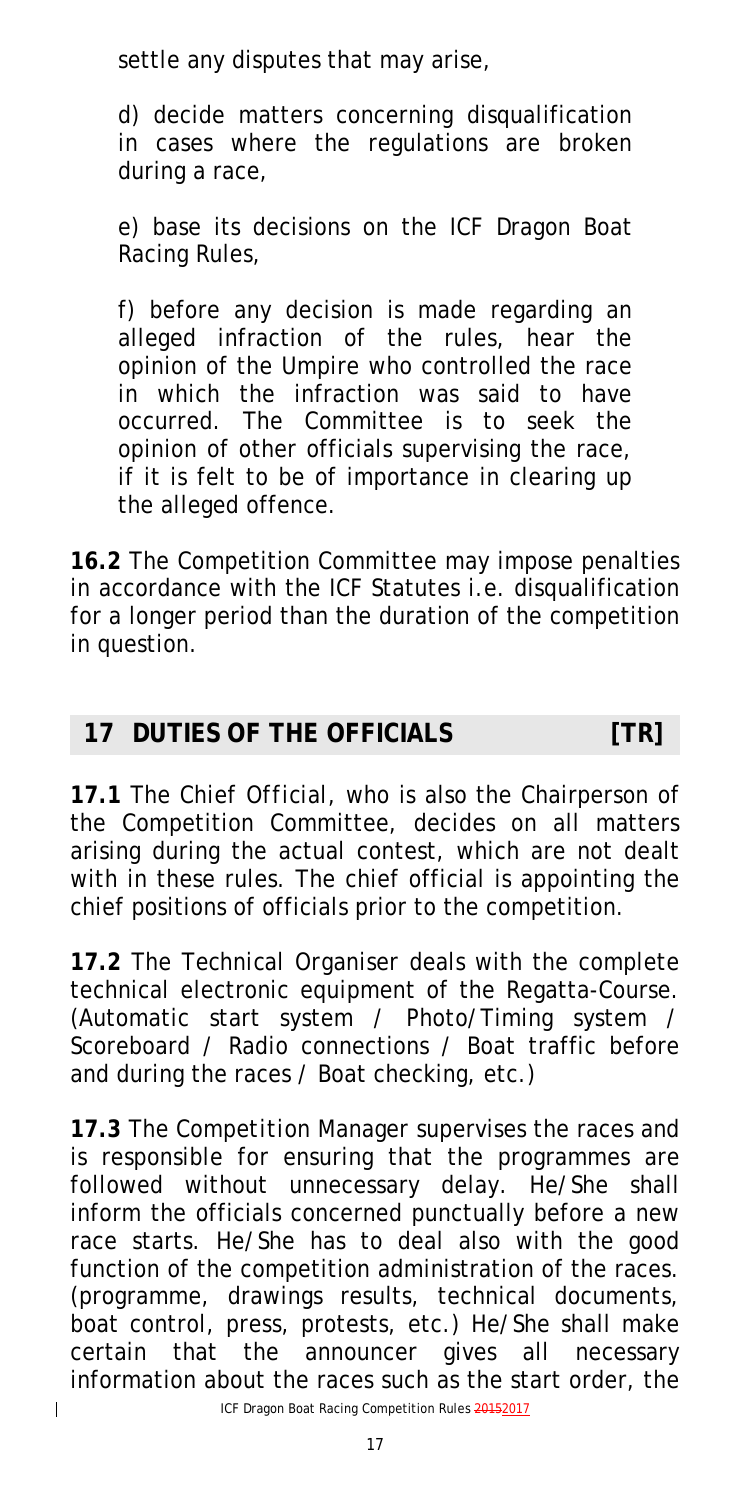name of any competitor failing to start and the results.

**17.4** The *Boat Marshal* is dividing the crews into the respective boats and announcing the race lanes. He/She ensures that the teams are directed to enter the boat at least at the end of the deadline prior to the start of the respective race as fixed on the day prior to the competition by the competition committee and published officially to the team leaders and are undocking.

**17.5** The *Starter* decides all questions concerning the start of the races, and is alone responsible for decisions as to false starts. His/Her decision is final. He/she will communicate in the English language. He/She shall see that the starting equipment is in good working order. He/She shall communicate with the Competition Committee and after having received a signal from them that all is ready, he/she shall order the competitors to their places and carry out the start according to the racing **rules**.

**17.6** The *Aligner* brings the boats to the starting line with least possible delay, to check the competitor's attire and the competition number of the boats. When all boats are aligned he/she shall notify the starter by raising a white flag. He/She will communicate in the English language.

**17.7** The *Course Umpire* supervises the compliance of the rules during the race. If the rules are broken, the Umpire shall report immediately the infraction to the Competition Committee.

a) If the Umpire has to report an infraction of the rules he/she shall show a red flag after the race and shall make a written report before the next race takes place. In such a case, the Competition Committee shall make known its decision about a disqualification immediately and before the result of the race is announced.

*b)* If there is no infraction to report, the Umpire shall show a white flag.

*c)* In races of 200m, 250m and 500 meters the Umpire shall follow the race in a motorboat.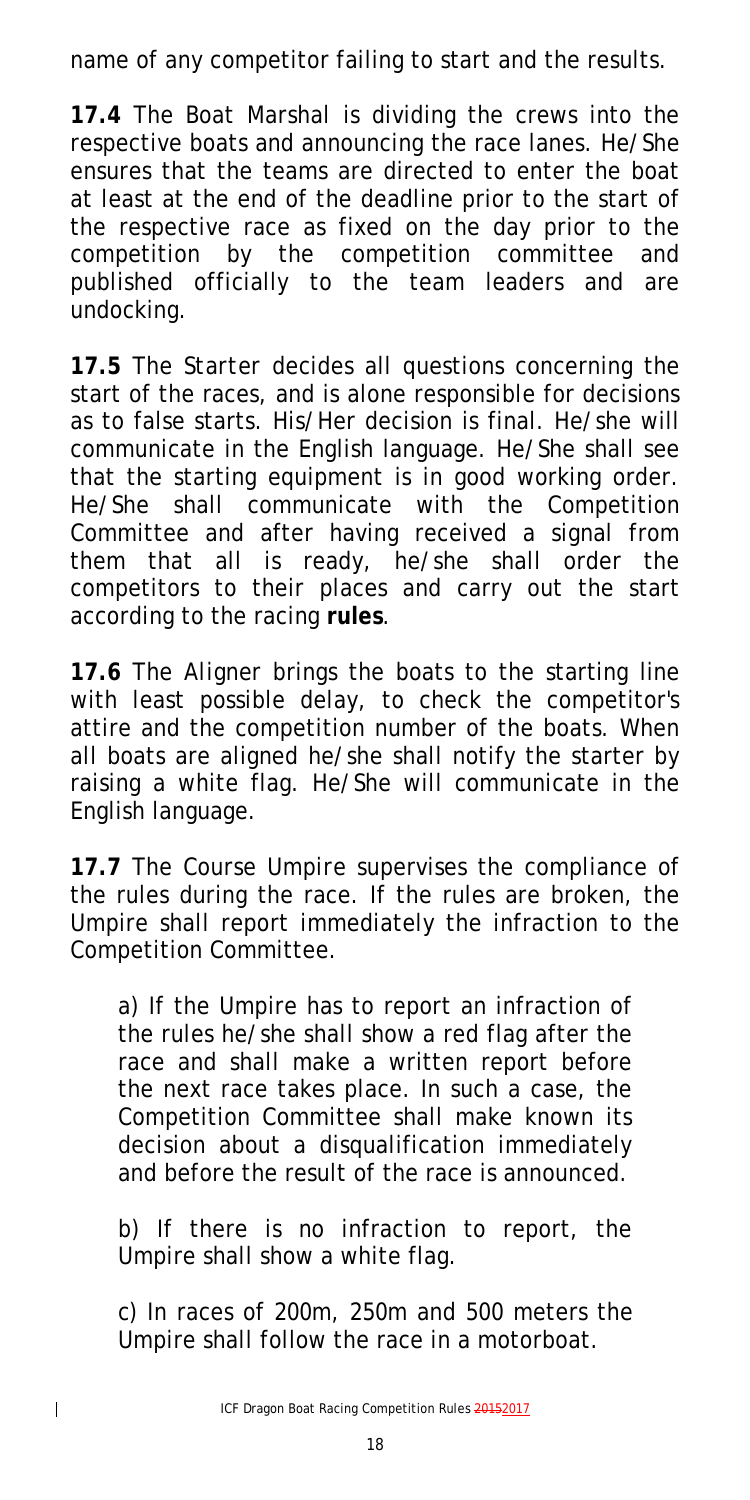*d)* In case of hindrances, the Course Umpire must stop the competition passing all boats in the race and waving the red flag or using a sound signal until all boats have stopped paddling. After this all boats shall return to the start. The Course Umpire shall report immediately the infraction to the Competition Committee.

**17.8** *Turning Point Umpires*: when a race is run along a course with one or more turning points, one or more umpires and one recorder must be stationed at every turning point where they gain the best view of the turn. The Turning Point Umpire shall see the boats turn according to the rules. The recorder shall make a list of all who pass the turning point.

Immediately after race, the Turning Point Umpire shall report to the Competition Committee as to who has turned and if any infraction of the rules has taken place.

**17.9** *Finishing Line Judges* decide the order in which the boats have passed the finishing line. The judges shall be placed in a position where all lanes at the finish line can be clearly seen.

If the judges differ regarding the placing of two or more boats, the dispute, in the absence of photo finish, shall be decided by a simple majority. In the case of equal voting, the Finishing Line Chief Judge has the casting vote.

When a photo finish is used the result determined by the Finish Line Judges shall be compared with it, with the photo finish or video-finish being decisive. Video films are not a substitute for photo finish or videofinish.

**17.10** The *Timekeepers* are responsible for recording the times. This shall be done by means of stopwatches or suitable electronic equipment.

*a)* It is the responsibility of the Chief Timekeeper to ensure that the timing equipment is working correctly. The Chief Timekeeper shall divide the work amongst the timekeepers.

 At the end of each race, he/she shall compare the official times with the other Timekeepers and immediately inform the Competition

 $\overline{\mathbf{I}}$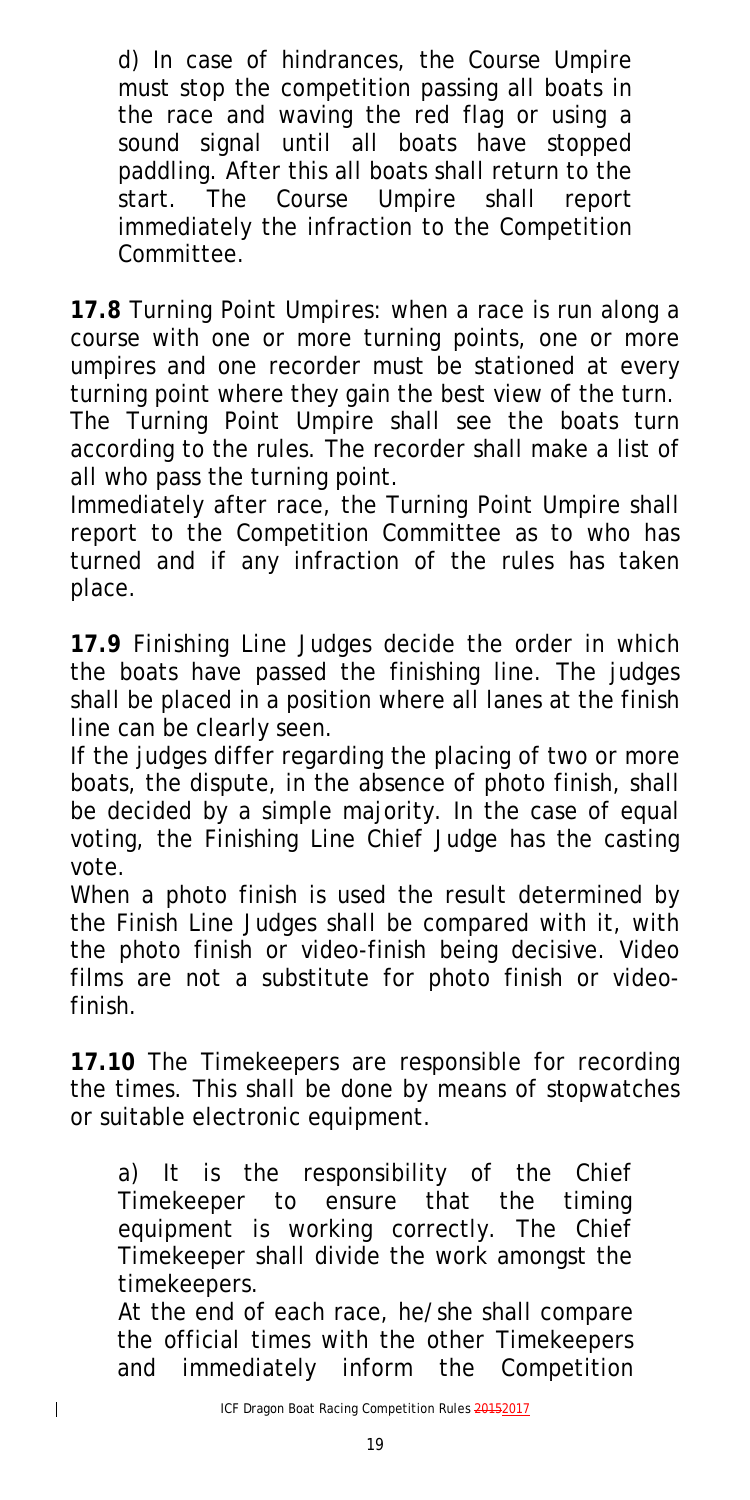Manager on them.

*b)* Timekeepers may also officiate as Finish Line Judges.

**17.11** The *Boat Measurer* shall assist the Technical Organiser prior to the start of the competition to test the boats taking part in the races. Should any of the boats not fulfil the ICF requirements concerning classification, they shall be excluded from the competition. He/She is responsible to oversee that the boats are in proper condition during the competition and conduct the boat and paddle control during the competition.

**17.12** The *Announcer* shall, on the instructions of the Competition Manager, announce the start of each race, the order of starting and the position of the competitors during the race. After the race is finished, he/she will announce the results.

**17.13** The *Media Officer* must supply all necessary information to the representative of the media about the races and its progress. He/she is authorised therefore to ask information from the different officials who must also procure for him/her as soon as possible copies of the official results and official communications.

**17.14** The *Medical Officer* supervises the Anti-Doping procedures during the competitions and is responsible for medical matters occurring during the competitions.

**17.15** In World Games and World Championships all officials must be recognised International ICF Dragon Boat Racing Officials, with valid Dragon Boat Racing International Official card.

#### <span id="page-19-0"></span>**18 INVITATIONS [GR]**

 $\overline{\phantom{a}}$ 

**18.1** An invitation to an international competition shall contain the following information:

- a) Time and place of the competition
- b) Situation and plan of the course(s)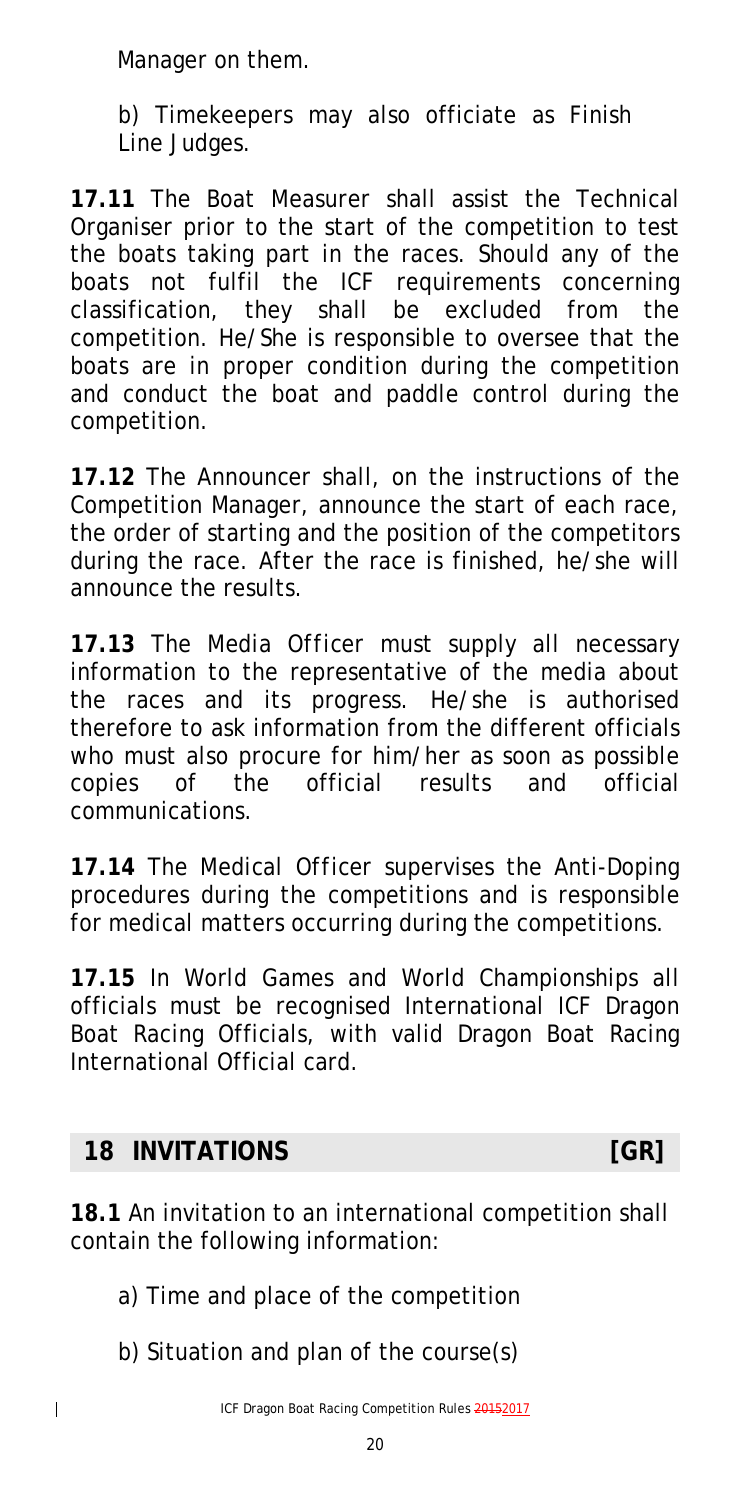c) Classes, categories, events and distances of races

d) Sequence and starting times of races

e) Minimum depth of water

f) Address to which entries should be sent including electronic mail contacts

g) Last date for receiving preliminary and nominated entries

h) Information about accommodation opportunities including costs

i) Information about registration fee

**18.2** An invitation shall be sent two (2) months before the competition latest.

#### <span id="page-20-0"></span>**19 ENTRIES [GR]**

 $\overline{\phantom{a}}$ 

**19.1** Entries for an international competition can only made through the National Federation in accordance with the regulations given in the invitation.

**19.2** An entry shall always contain the following information:

- the name of the club or National Federation to which the competitor/s belong,
- the classes, categories, events and distances in which the team proposes to compete
- first name and surname of each competitor together with the date and place of his/her birth and his/her nationality. On the entry form for Junior Championships in addition to the name and surname, nationality, sex, also the date and place of birth, name of his/her club must be given by the team leader who must produce documentary proof such as passport, identity card or similar document with photograph, confirming the age of the competitor.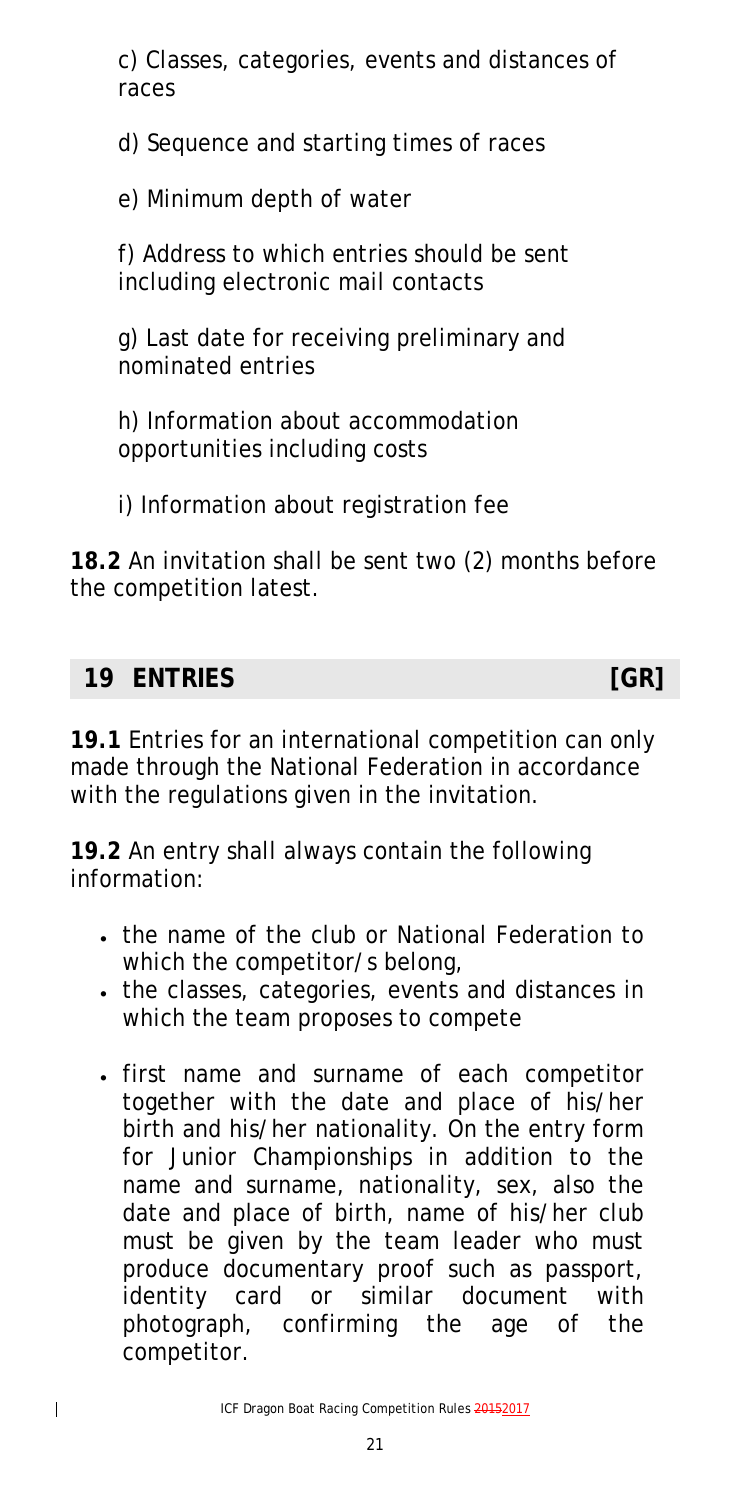**19.3** All entries must be in writing.

**19.4** Late entries cannot be accepted.

**19.5** When making their entries Federations must give the colours of the clothing worn by the competitors and these colours must not be changed during the competition.

#### <span id="page-21-0"></span>**<sup>20</sup> ACCEPTANCE OF ENTRIES AND PROGRAMME [GR]**

**20.1** Applications for entry must be answered within 48 hours of receipt.

**20.2** The entry is valid only if the payment of the entry fee is received until the deadline set.

**20.3** No later than 24 hours before the first race of the competition, the programme shall be available at the competition venue, including the names of the crews, the starting time and order, the race schedule and the division system.

**20.4** At least 12 hours before the first race of the competition, the team leader's meeting is to be held. The organisers will describe the competition course and all other arrangements, which should be adhered to for the duration of the competition. The Chief Official will describe the competition programme and ask for any changes to the entries.

**20.5** After the team leaders' meeting has been closed no modifications in the final entry list including the names of the competitors including the names of the substitutes will be allowed.

#### <span id="page-21-1"></span>**<sup>21</sup> ALTERATIONS OF ENTRIES AND WITHDRAWALS [TR]**

**21.1** The composition of the crew may be chosen from the final entry list without any restrictions during the event.

**21.2** The withdrawal of an entry is allowed at least

 $\overline{\mathbf{I}}$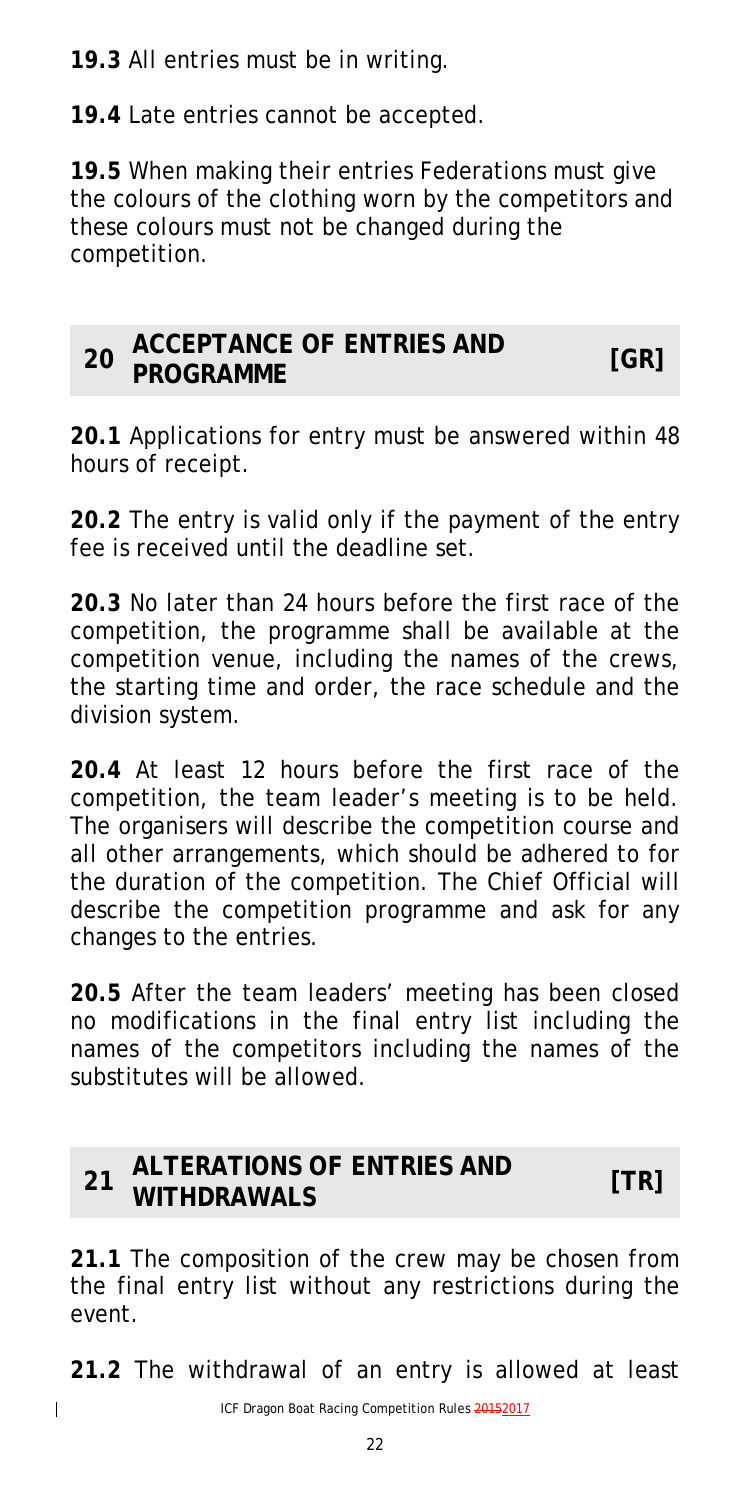during the team leaders meeting and is considered final and no renewed entry of the same crew is allowed. The entry fee will not be reimbursed in the case of withdrawal.

#### <span id="page-22-0"></span>**<sup>22</sup> ALTERATIONS IN THE SEQUENCE OF EVENTS [TR]**

**22.1** The sequence of races given in the invitation, and the intervals between the races as given in the racing Programme, are binding on the organisers. In international competitions alterations cannot be made unless the Chief Official, then competition committee and respective team managers or national representatives at the competition give their consent.

**22.2** Alterations during World Championships and World Games rest within the authority of the ICF jury.

<span id="page-22-1"></span>

| <b>RACE COURSE / TECHNICAL</b> |      |
|--------------------------------|------|
| 23 <b>INSTALLATIONS</b>        | [TR] |

**23.1.1** The race course:

For races up to 500 meters, the course shall be straight and in one direction.

The depth of the water at the entire course shall be at least two (2) meters.

The width of the lanes shall be minimum 9 meters, maximum 13.5 meters.

There must be a number of 6 lanes.

An area of minimum 10 meters to both sides must be included.

23.1.2

 $\overline{\phantom{a}}$ 

a) For 2000 meters pursuit race the course should be circular with movement direction "anticlockwise".

b) It should be two turning points: one – in finish line zone, and other – in zone of 500 m mark.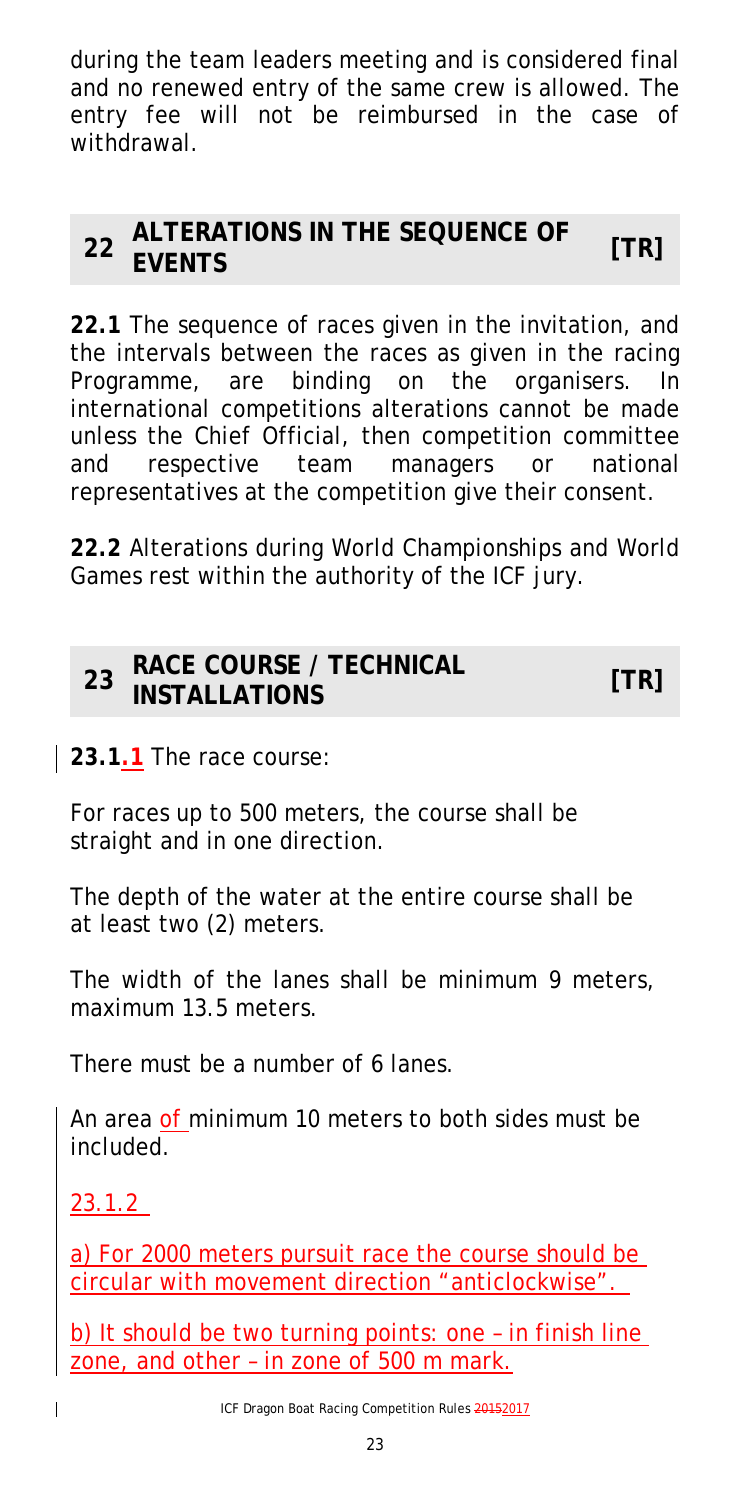c) The Start and the Finish of the race should be in front of the Finish Tower.

**23.2** The race course must be marked by a clear routing. The marks (balloons, buoys etc.) must not exceed a distance of 50m. The last respective mark must be set at or at/and 1m behind the finish line and marked especially (e.g. flag or great buoys). Both start and finishing lines shall be marked with red flags at the two sides.

**23.3** In the 200m, 250m and 500 meters races, the lanes shall be marked with buoys or floats. The distance between the buoys along the length of the course shall not exceed 25 meters.

**23.4** The last buoys must be marked from No 1 to 6 from left to the right as seen in the direction of the race, with the number placed on the buoy in such a way as to be clearly visible from the finish tower. The numbered buoy is to be on the corresponding competitor's right hand side as he/she passes it and also clearly visible to him/her. The buoys should be fixed no closer than 1 meter and not further than 2 meters behind the finish line

**23.5** The start and finish lines must run at 90 Degrees to the lanes.

**23.6** The National Federation hosting the competition must take care that all technical installations for the competition committee and their supporters are available and serviceable.

**23.7** The race course and its installations must be checked two days prior to the competition at latest by the chief official or a representative appointed by the ICF Dragon Boat Racing Committee and a member of the ICF Dragon Boat Racing Committee.

**23.8** There must be start pontoons occupied with starting assistants' boat holders. Alternatively there may be fixed starting cords or starting pontoons to be held by the steerer.

#### <span id="page-23-0"></span>**24 SAFETY REGULATIONS [TR]**

 $\overline{\phantom{a}}$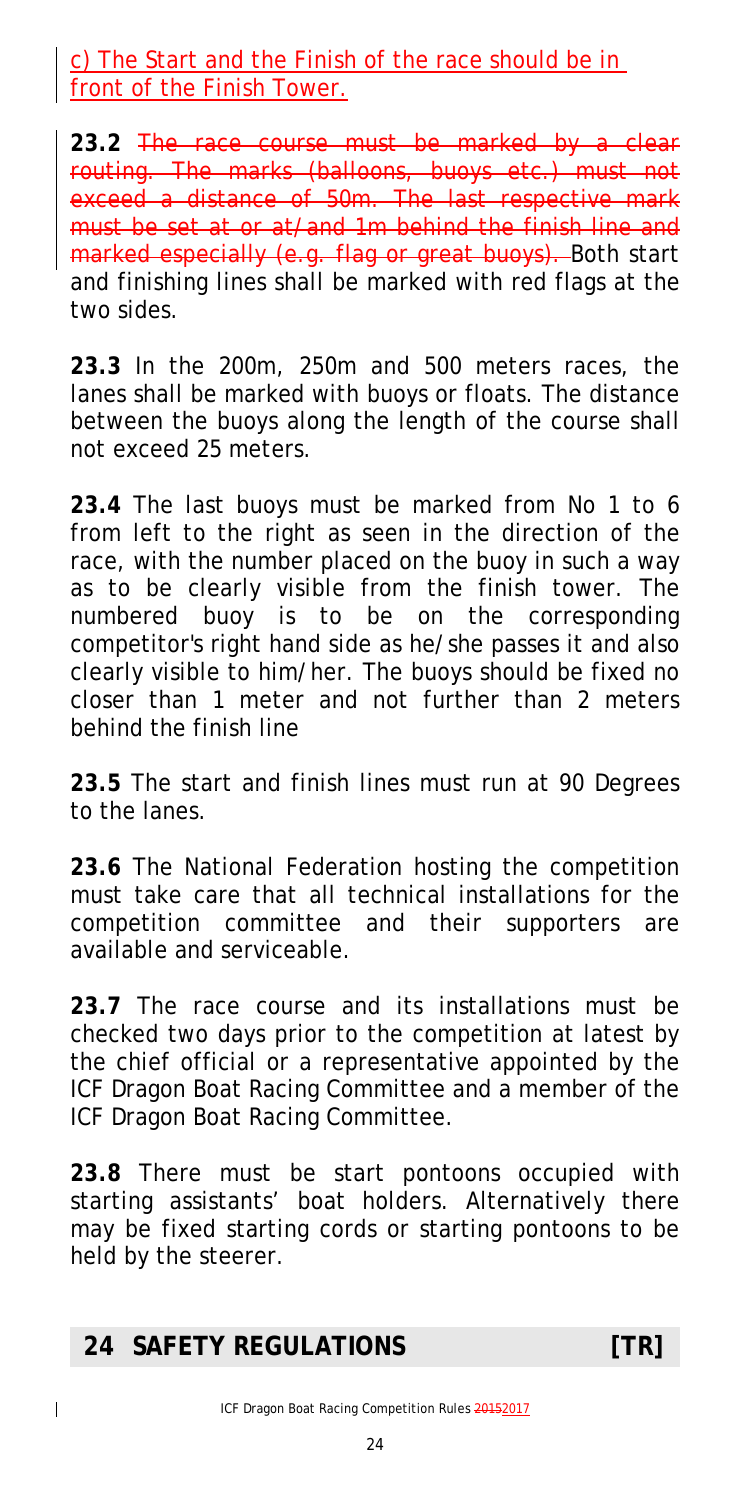**24.1** Rescue boats occupied with qualified rescue professionals must be present supervising the race course during the complete competition.

**24.2** The entrance and exit on the catwalks must be designed in that way that any risk of injury is excluded.

**24.3** During the competition one physician minimum with emergency education and ambulance vehicles with respective rescue staff regarding the number of participants must be present.

**24.4** During the competition an ambulance station must be prepared and manned permanently.

**24.5** The team leaders undertake to pass the safety instructions received during the team leaders meeting to the members of their teams and take care of their observation.

**24.6** The athletes are responsible themselves to fit sanitarily the sport-specific requirements of the competition.

<span id="page-24-0"></span>**24.7** Participants who have not yet reached the age of 18 years must present a written declaration of agreement of the legal guardian and a medical certificate of their health. The respective heads of delegation are responsible for that.

 $\overline{\phantom{a}}$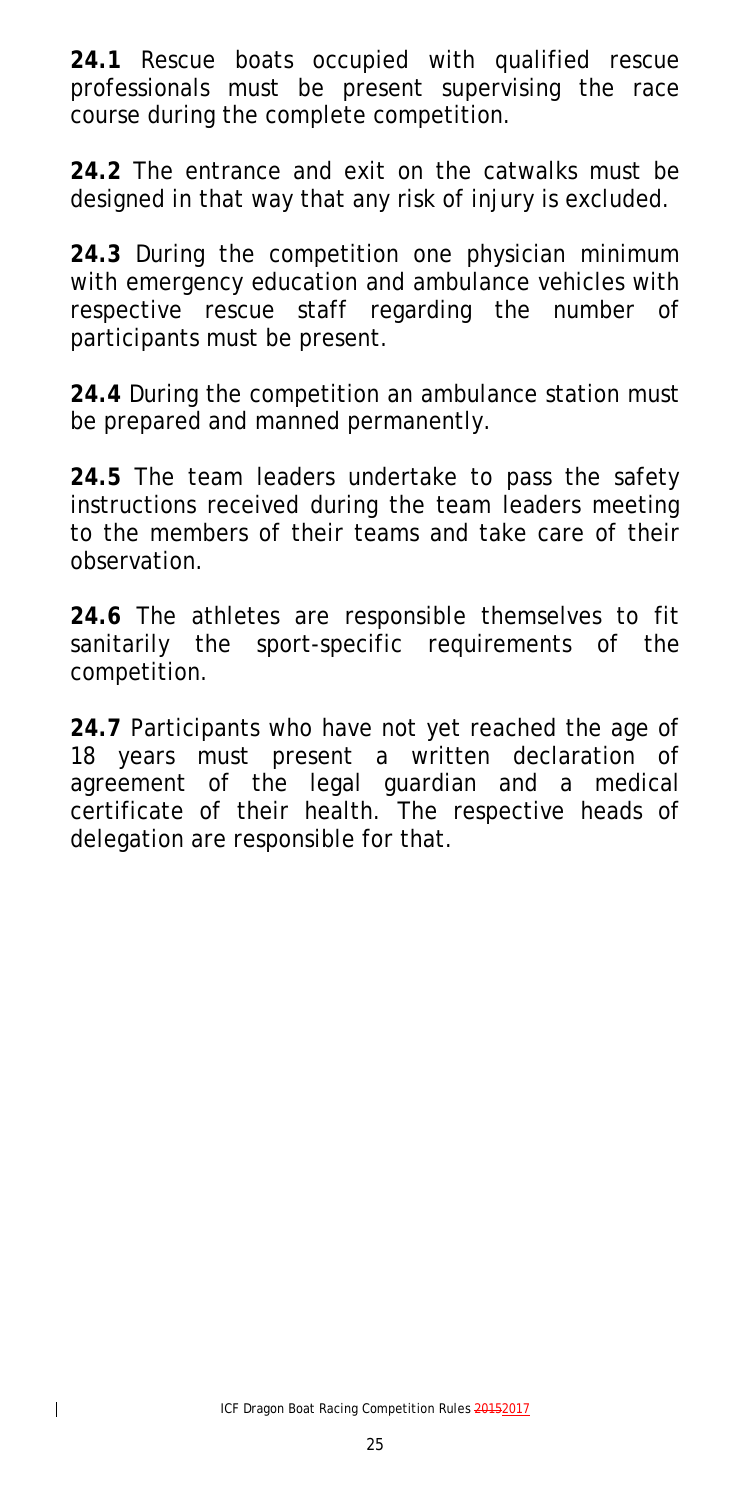# **CHAPTER IV - RACING REGULATIONS**

#### <span id="page-25-0"></span>**25 MEANS OF PROPULSION [TR]**

**25.1** Dragon Boats shall be propelled solely by means of single bladed paddles.

**25.2** The paddles may not be fixed on the boats in any way except the rudder-paddle at the helm of the boat.

**25.3** A Dragon Boat must be paddled in a sitting position.

#### <span id="page-25-1"></span>**26 BOARDING PHASE [TR]**

**26.1** After the call of the chief boat marshal but 20 minutes prior to the official starting time the team must notify to the chief boat marshal.

**26.2** After this timeline each team must stand prepared for attendance and ID control by the boat marshal.

**26.3** The teams must make their appearance in equal sports clothing.

#### <span id="page-25-2"></span>**27 STARTING PHASE [TR]**

 $\overline{1}$ 

**27.1** The starting phase includes the justification of the boats up to the starting signal and confirmation of the correct start by aligner or the starter.

**27.2** Each crew must arrive at least five minutes prior to starting time in the range of vision and earshot to the starter and on instruction bring the boat to the starting position.

**27.3** To control the presence of the teams by the starter the teams must attract attention to themselves by raising the hand of the respective steerer.

**27.4** The crews must follow the instructions of the starter.

ICF Dragon Boat Racing Competition Rules 20152017 **27.5** The crews must not delay the start. In other cases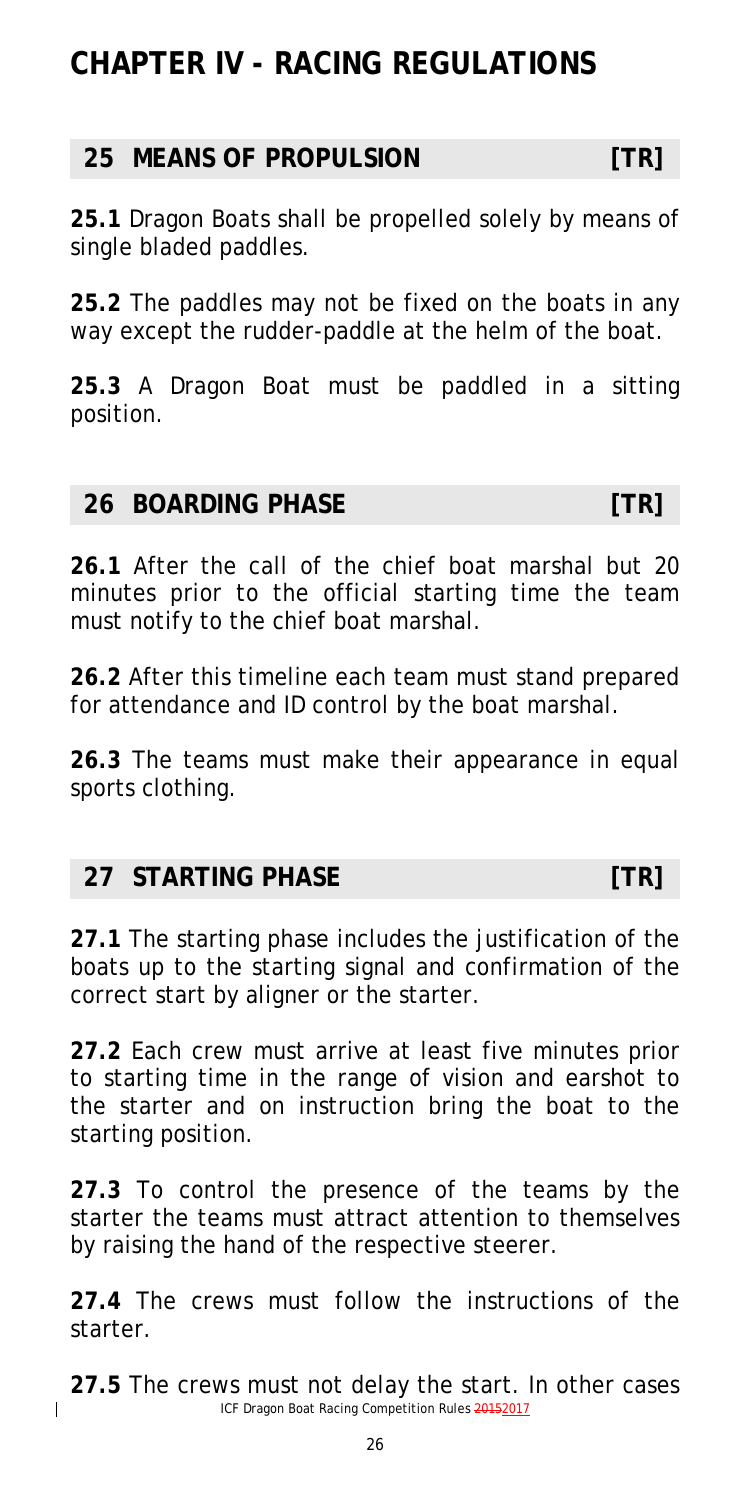they will be warned and then disqualified by the starter.

**27.6** The starting command sounds: Attention, Go". Alternatively to "Go" there may be used a starting pistol or horn.

**27.7** If a crew for technical reasons is not ready for the start, the drummer must signalise this by waving both arms with the drumming sticks. The starter will decide about a delay of the start.

**27.8** Beginning to paddle prior to the complete ending of the start command is considered to be a false start. In principle such a race must be stopped and re-started again.

**27.9** If a race is stopped this must be shown obviously by several signal tones. In addition the judges' boats will across the race course as long as all boats have stopped.

**27.10** The crews must immediately paddle back to the start in the case of a race having been stopped and prepare themselves for a new alignment.

**27.11** After a false start every crew of the respective heat will be warned. If there is a second false start in the same heat, any crew causing this second false start will be disqualified. If a crew is causing a second false start in the next heats of the respective event it will be disqualified.

**27.12** A proper start will be signalised by the starter by raising a white flag.

**27.13** Two substitute paddles may be carried and be substituted during the race.

**27.14** The steerer has the duty to check in the marshalling area prior to the race the helm. Damages of the helm must be reported to the chief boat marshal.

**27.15** Starting phase 2000 meters pursuit race:

 $\overline{\phantom{a}}$ 

a) The starting order complies to the order in the starting list.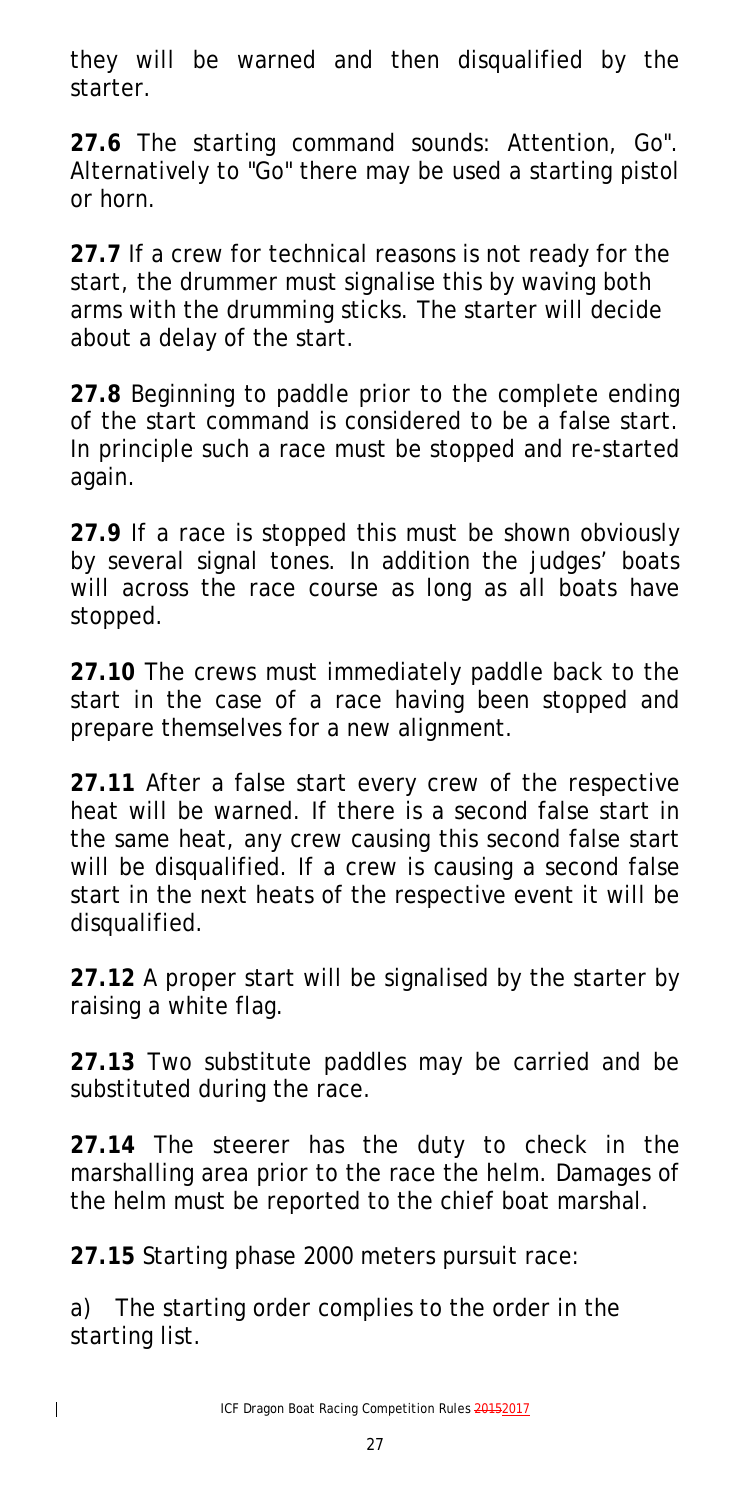b) The boats start each every in a 10 seconds interval

c) The starter speaks in a loud voice the countdown and starts the boat each  $10^{th}$  second with a "GO" (alternatively a horn or starting pistol can be used, see 27.6)

d) If the boat crossed already the starting line with 1% to 50% of its length in the moment of the "GO" command, the crew is penalised with 10 seconds additional time.

e) If the boat crossed already the starting line with more than 50% of its length, the crew will be disqualified for this event.

#### <span id="page-27-0"></span>**28 RACE PHASE [TR]**

 $\overline{\phantom{a}}$ 

**28.1** The race phase includes the passing of the race course from the starting line up to the reaching of the finish line.

**28.2** The course umpires are controlling the race progress.

**28.3** All races must be supervised followed by two umpire boats minimum.

**28.4** The crews must keep the centre of the lanes. The crew will be called to order two times and then finally be warned if a strong deviation from the course occurs. If the team is not correcting the course after the final warning the respective team may be disqualified by the Competition Committee after receiving the respective report by the course umpire.

**28.5** The Competition Committee will decide in the case of collisions of two or several boats during a race about non-certification or new start and/or disqualification of one or several crews. In principle every race must be finished as long as there is no danger for the participants.

28.6 On a distances up to 500 m A a crew must conduct and finish its race in the same lane in which it started.

**28.7** During the race the drummer has to actively beat the drum.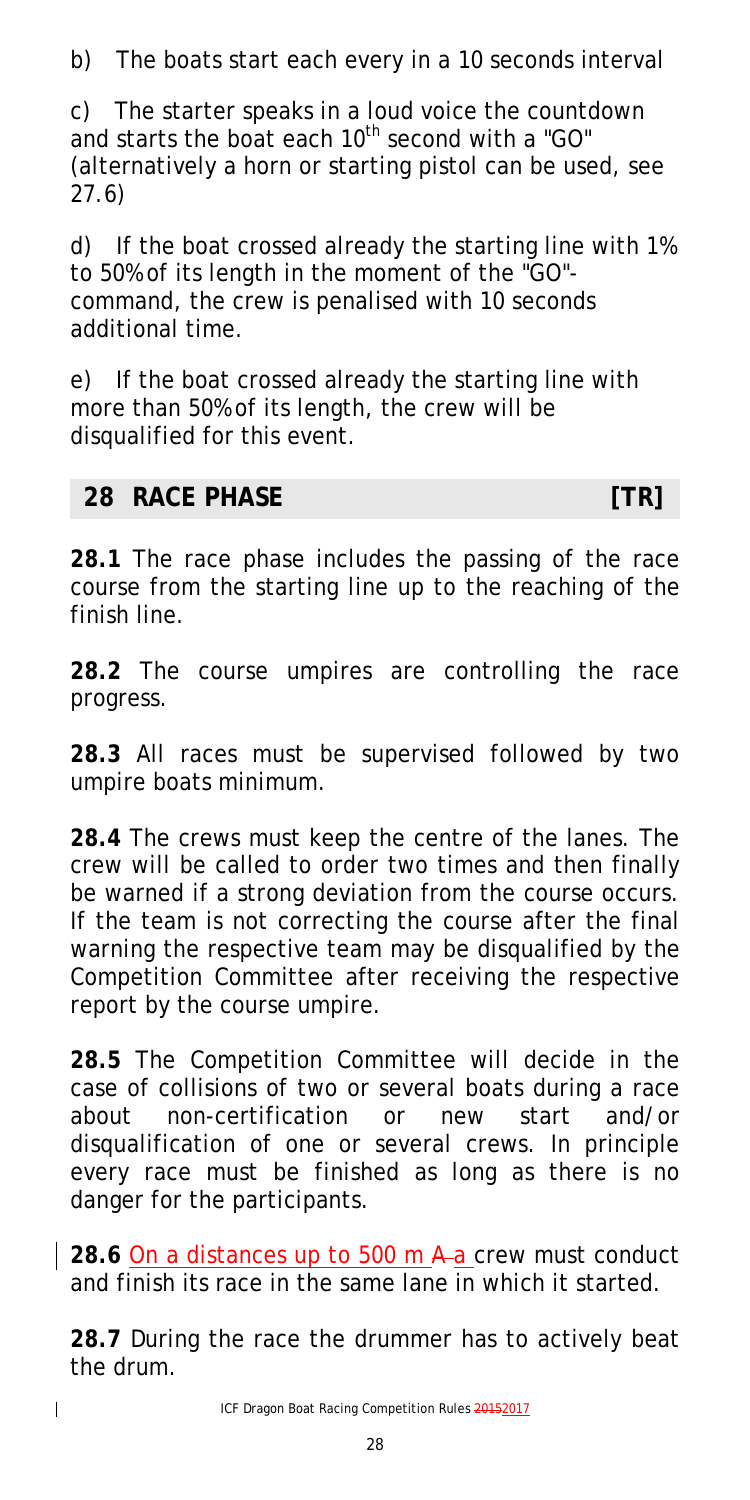**28.8** Race phase 2000 meters pursuit race:

a) Boats can be overtaken from the left as well from the right side.

b) Crews falling short of the minimum distance between two boats and causing therefore an obstruction of the continuation of paddling of the other crews may be penalised with 10 seconds additional to the race time by the Competition Committee after receiving the respective report of the course umpire or turning point umpire. are penalised with 10 seconds additional to the race time.

**28.9** TURNS in the Race phase 2000 meters pursuit race:

a) Boats arriving first to the turn (having the minimum advantage from another boat as following: the first pair of paddlers of the boat are on the same level as the bow of another boat or even don't see the bow of another boat) have the right to enter into the turn first, independently they are on the right or left position

b) Boats cutting the turning point buoys are disqualified

c) Boats will not be disqualified for touching a turning point buoy, unless, in the opinion of the turning point umpires, an advantage has been gained there from.

d) Boats crashing into another boats and getting the advantage may be disqualified by the Competition Committee after receiving report of the course umpire or turning point umpire.e) If there is a capsize the crew is eliminated from the race if the competitors are not able to get in the boat without outside help.

at the turn have the right to enter into the turn first, independently they are on the right or left position

b) Boats cutting the turning point buoys are disqualified

c) Boats crashing into another boats are disqualified

#### <span id="page-28-0"></span>**29 INTERRUPTION [TR]**

 $\overline{\phantom{a}}$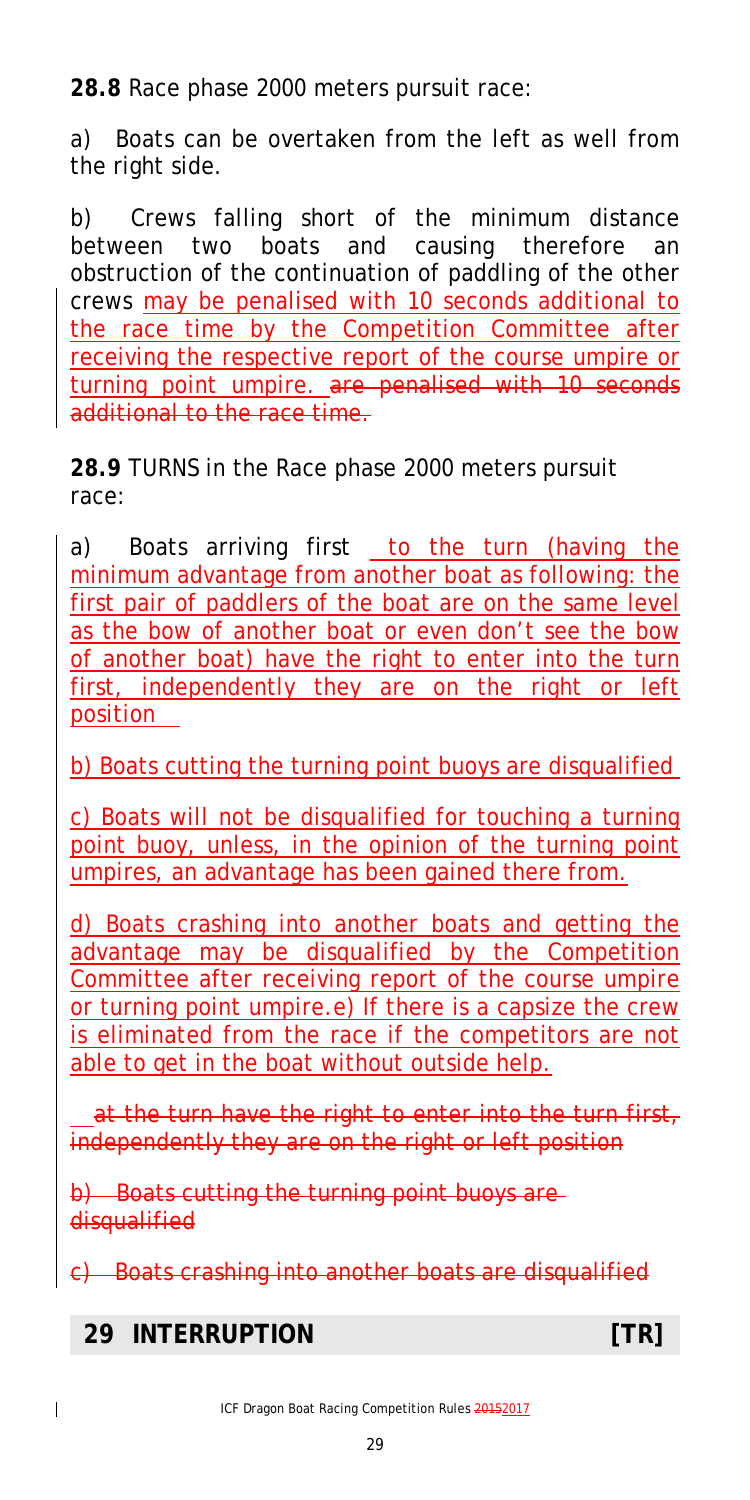**29.1** The Course Umpire has the right to interrupt a correctly started race if unforeseen hindrances arise. Such an interruption may be effected by the course umpires with a red flag and sound signal. Competitors must immediately stop paddling and await further instructions.

**29.2** The Competition Committee shall decide about the starting time of the new race.

#### <span id="page-29-0"></span>**30 FINISH PHASE [TR]**

**30.1** The boat has finished the race when its dragonhead crosses the finish line with all crew members in it.

**30.2** The chief finish judge evaluates the order of the finish running in.

**30.3** The crossing of the finish line must be signalised by an acoustic signal. The correct race will be confirmed by the course umpires by raising a white flag. The incorrect race will be signalised by the red flag.

**30.4** If two or more boats reach the finishing line at the same time they are awarded the same classification in the final. In case of a dead heat finish for any position, which determines the advance to the next level of the competitions, the following rules will apply:

**30.5** Whenever there are sufficient number of lanes available in the next level of the competitions, drawing of lots will determine to which race these boats will advance. If it is possible it may use also the outside lane.

**30.6** Wherever there are not enough lanes available there will be a re-race between the boats.

**30.7** In case of a dead heat in a re-race, drawing of lots will determine the outcome.

**30.8** The exit of the complete crew must be in the marshalling area.

#### <span id="page-29-1"></span>**31 EXTERNAL HELP [TR]**

 $\overline{\phantom{a}}$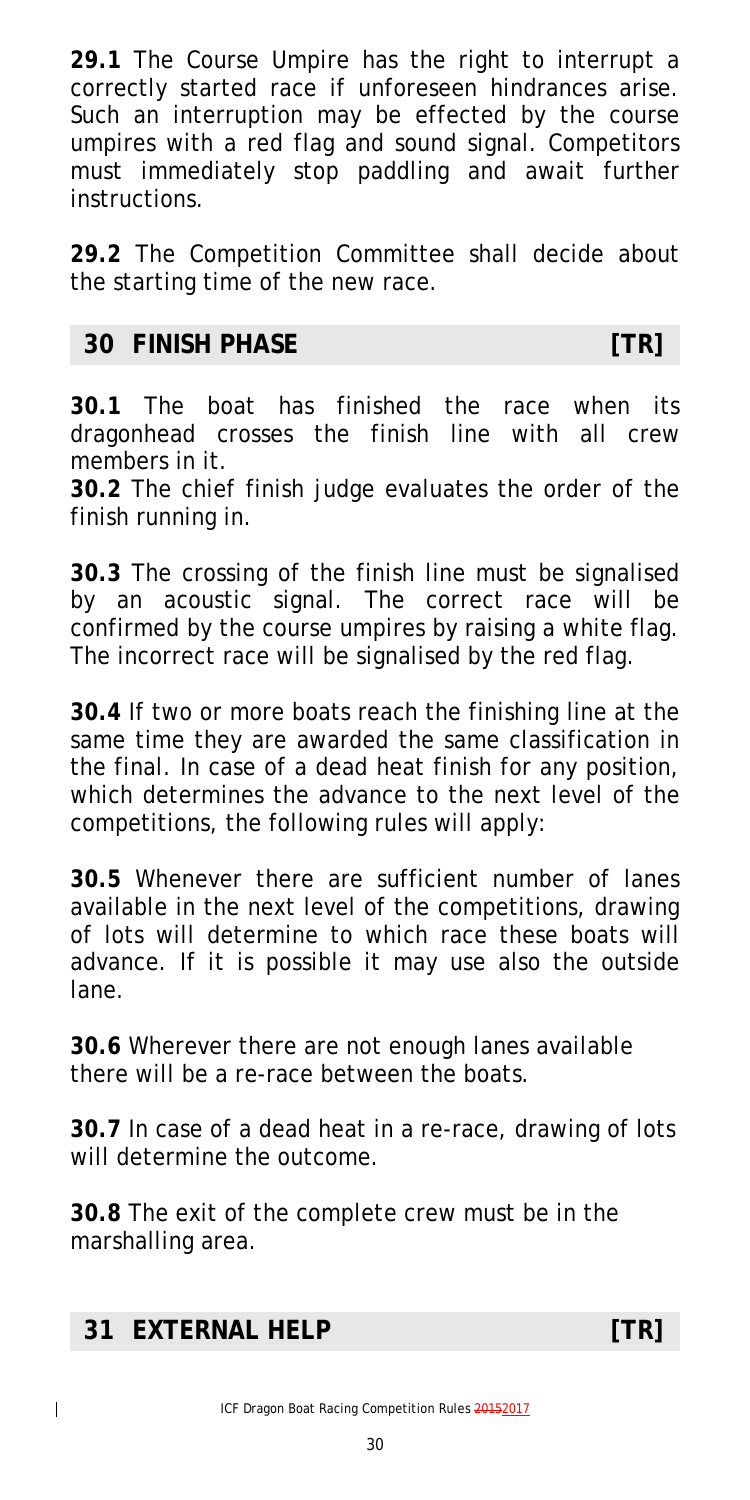**31.1** External help may not be used during a race. Processing the race with external help may lead to disqualification.

**31.2** Pace making services may not be used during a race. They may lead to disqualification. A Pace making services is considered to be the use of electronic amplifiers from landside (e.g. megaphone). In addition the connection by voice radio is not allowed. An intercom connection within the boat is allowed.

#### <span id="page-30-0"></span>**32 WARNINGS [TR]**

**32.1** Warnings are valid for the complete event.

**32.2** Warnings are allocated in the case of:

a) crews showing up to the start too late,

b) crews leaving their lane during the race,

c) crews not observing the instructions of the Officials,

d) crews causing a false start,

e) crews disturbing the process of the race by unsports manlike or hindering behaviour,

f) crews falling short of the minimum distance between two boats and causing therefore an obstruction of the continuation of paddling of the other crews.

**32.3** A crew receiving the second warning during the same event will be disqualified.

#### <span id="page-30-1"></span>**33 DISQUALIFICATIONS [GR]**

 $\overline{\phantom{a}}$ 

**33.1** Any competitor or crew who or which attempts to win a race by any other than honourable means, or who or which is breaking the racing regulations, or who or which is disregarding the honourable nature of the racing regulations shall be disqualified for the duration of the event concerned.

**33.2** Should a competitor or crew have completed a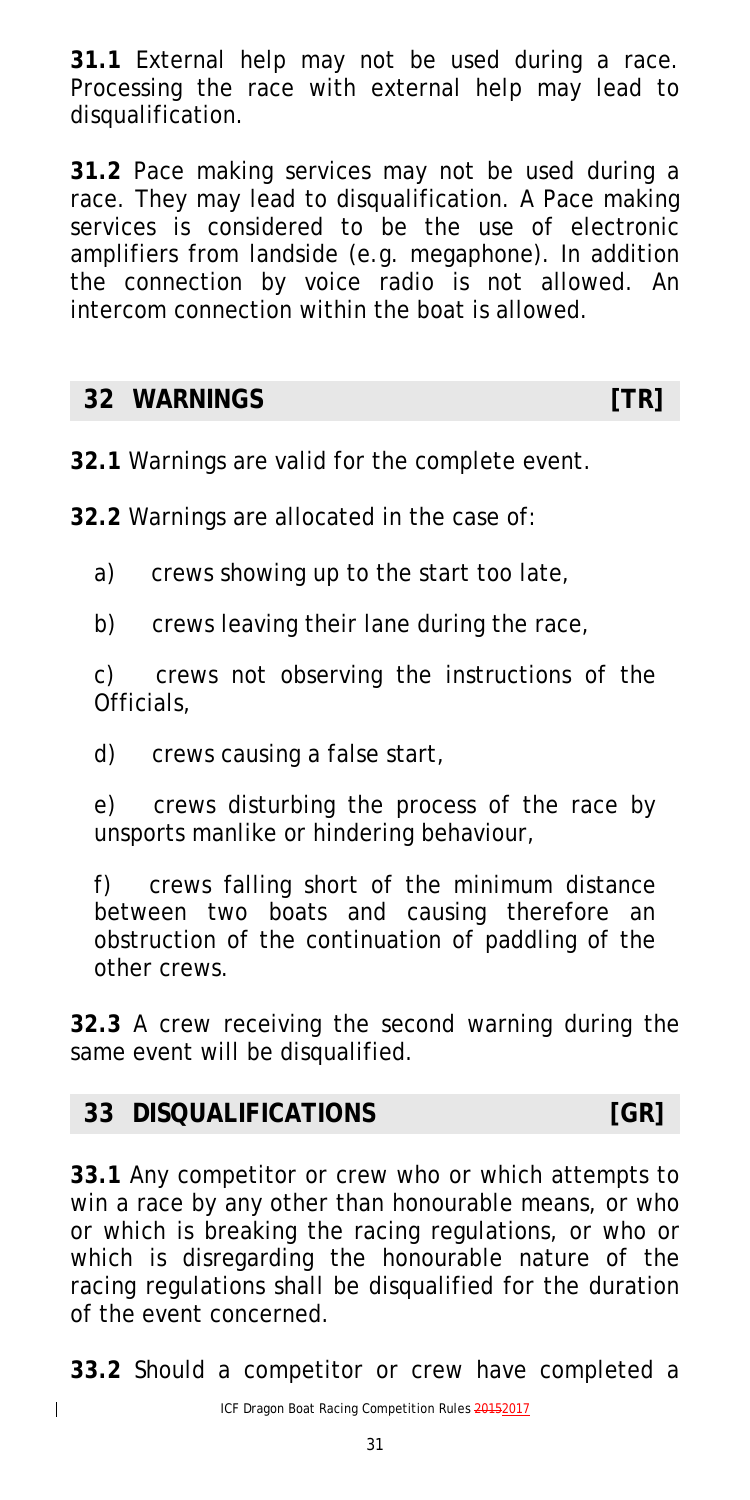race in a Dragon Boat, which is shown upon inspection not to conform to the ICF classifications he/she or they shall be disqualified from the race in question.

**33.3** It is prohibited to receive external assistance during a race.

**33.4** No crew may be accompanied along and adjacent to the race course by other boats while the race is in progress.

**33.5** No crew may receive assistance by using objects thrown into the course. Any of the above infractions will result in the disqualification of the competitor(s) concerned.

**33.6** The Competition Committee may discipline any competitor, crew or official whose behaviour is detrimental to the good order and conduct of the competition. The Competition Committee may after repeated action by the offender disqualify him/her or them for that competition.

**33.7** All disqualifications by the Competition Committee have to be confirmed in writing immediately with the reasons. The team leader has to acknowledge the receipt of a copy with the exact time, which is the start of the protest time.

**33.8** In case of disqualification of a competitor due to a doping offense the complete crew shall be disqualified.

#### <span id="page-31-0"></span>**34 PROTEST [GR]**

 $\overline{1}$ 

**34.1** A protest against a crew to compete in a race shall be advised to a member of the Competition Committee no later than one hour before the start of the race. A protest made later - within 30 days from the date when the race in question was held - is only permitted if the officials of the association making the protest can prove that the facts on which the protest is based came to their knowledge later than one hour before the start of the race.

**34.2** A late protest shall be referred to the ICF Board of Directors accompanied by the prescribed fee (see below).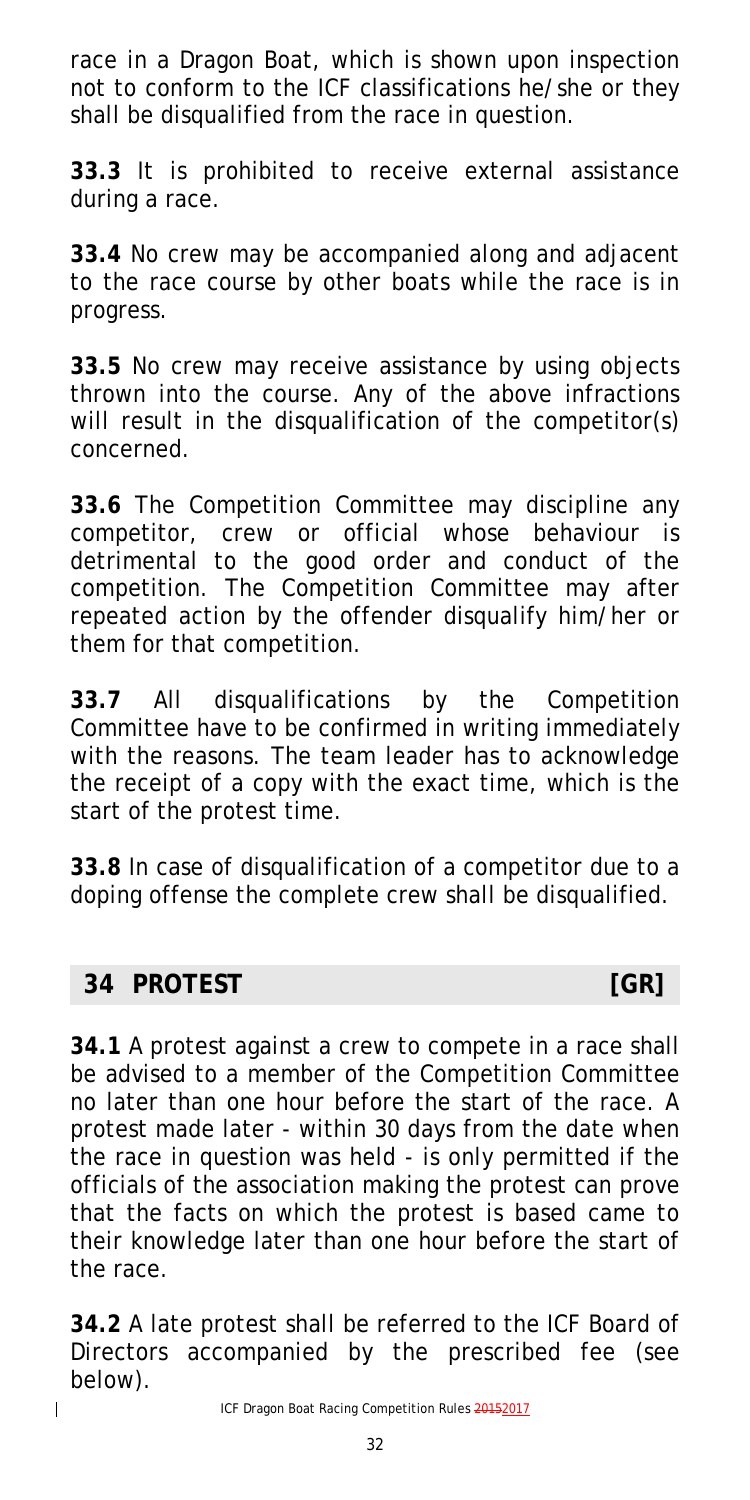**34.3** A protest made during a competition must be addressed to the Competition Committee no later than 20 minutes after the publication of the unofficial result or after the team leader has been informed on the decision against his/hers competitor or team and has signed the receipt.

**34.4** All protests must be made in writing and be accompanied by a fee of 25-75 Euros (or equal amount in the currency of the country in which the competition is arranged).The fee will be refunded if the protest is upheld.

**34.5** When a protest or a report is made against an athlete or a team, the team leader of the athlete/team in question shall be presented the protest or report to read.

#### <span id="page-32-0"></span>**35 APPEAL [GR]**

**35.1** Competitors have the right to appeal against a decision of the Competition Committee to the ICF through their National Federations against a decision of the Competition Committee, within 30 days from the date when the race was held.

<span id="page-32-1"></span>**35.2** The appeal must be accompanied by a fee of 25 Euros. The fee will be refunded if the appeal is upheld. The ICF Board of Directors must pronounce the final decision.

33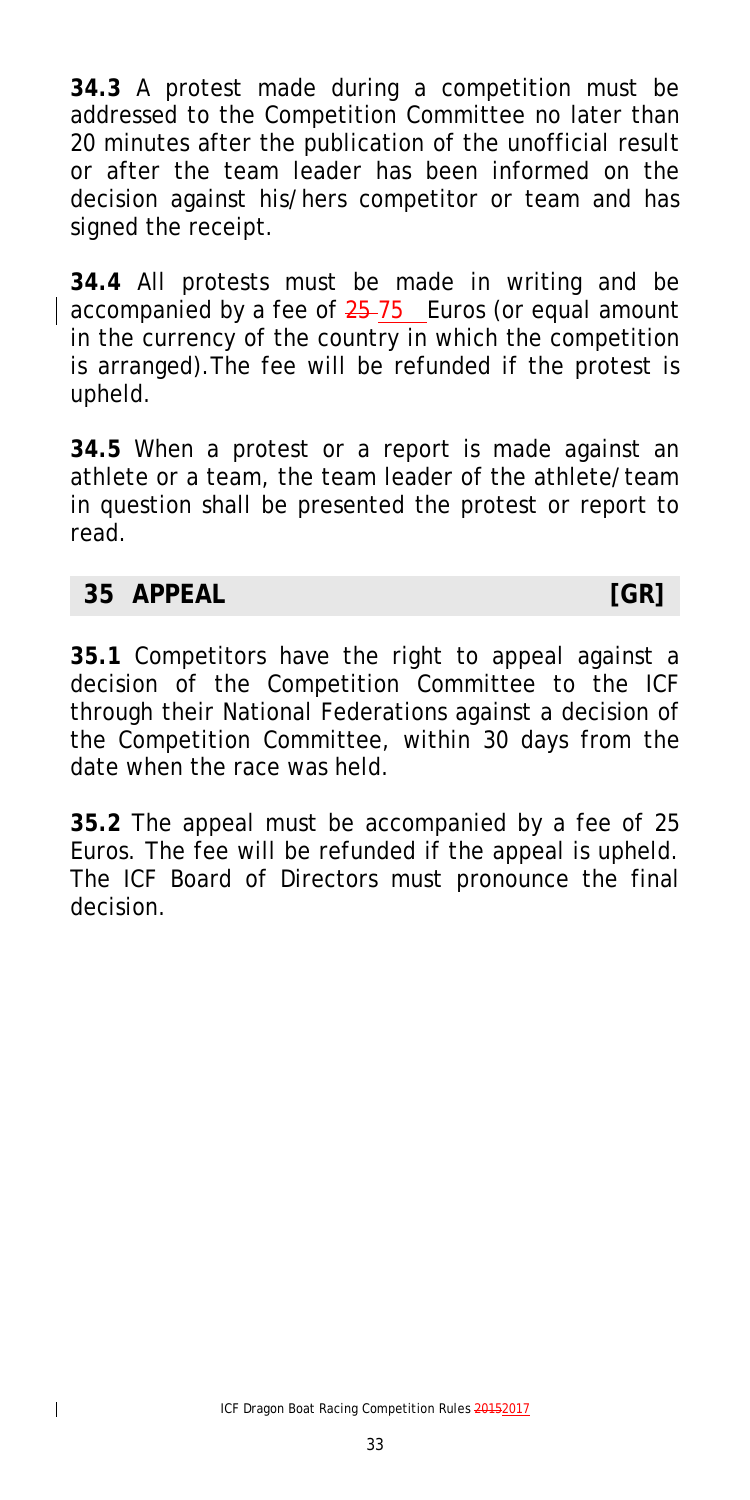# **CHAPTER V - SPECIAL RULES FOR WORLD CHAMPIONSHIPS**

#### <span id="page-33-0"></span>**36 ARRANGEMENTS [GR]**

**36.1** World Championships may only be organised by National Federations affiliated to ICF. The National Federation must enter a contract with ICF regarding the provisions of the organisation to be eligible to be awarded the hosting of the World Championships. The National Federation must establish an Organising Committee and ensure that the OC may be controlled by the National Federation.

**36.2** World Championships may be arranged every second year with the consent of the ICF Board of Directors, at the place and time decided and in accordance with the ICF Dragon Boat Racing regulations. Championships shall be open only to National Federations, which are members of the ICF.

**36.3** The races shall be held on up to four (4) consecutive days, and entries for all events shall be limited to one per National Federation.

**36.4** A valid World Championship is held only if there are at least six (6) Federations in each event AND there must be at least three (3) Continents starting OVERALL in the competition. If during the course of the event some Federations drop out or do not finish, the validity of the Championships is not affected.

### <span id="page-33-1"></span>**37 PROGRAMME OF EVENTS [GR]**

World Championships shall be held in the race distances of 200 (or 250 meters – never both), 500 meters and 2000 meters for the following events:

| Men   | Juniors 15-18       | <b>Seniors</b> | <b>Masters</b><br>$40+$ | <b>Masters</b><br>$50+$ |
|-------|---------------------|----------------|-------------------------|-------------------------|
|       | Women Juniors 15-18 | <b>Seniors</b> | <b>Masters</b><br>$40+$ | <b>Masters</b><br>$50+$ |
| Mixed | Juniors 15-18       | <b>Seniors</b> | <b>Masters</b><br>$40+$ | <b>Masters</b><br>$50+$ |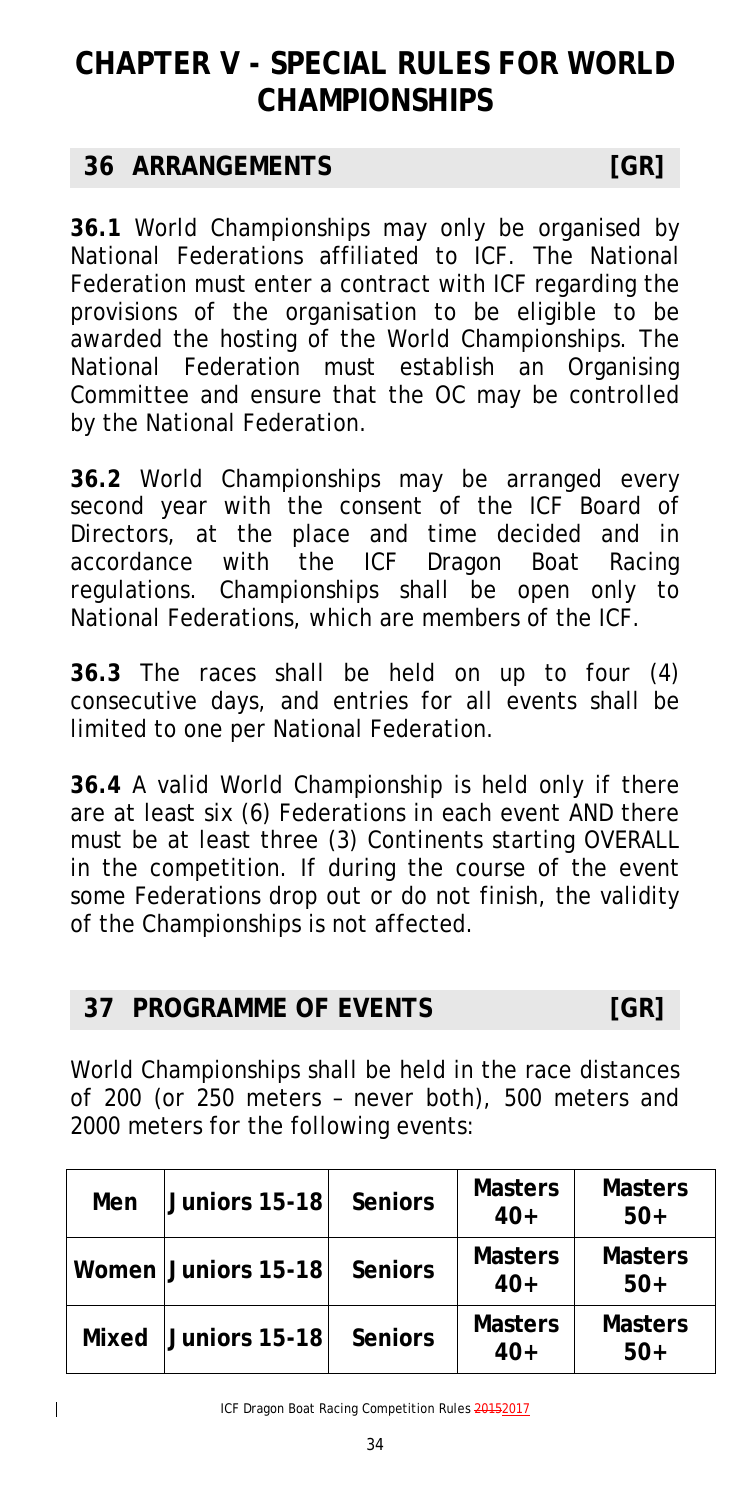<span id="page-34-0"></span>**38.1** Invitations to World Championships shall be issued by the organising National Federation and shall be made in accordance with the ICF rules and regulations. Invitations shall be sent out at least six (6) months before the first day of the championships.

**38.2** Entries for World Championships can only be made through the National Federation in accordance with the regulations given in the invitation.

Numerical entries: at least 45 days before the first day of the competition

Nominal entries: at least 14 days before the first day of the competition

**38.2.1** The entries will only be accepted from fully paid up members of the ICF.

**38.2.2** Entries for all World Championships will be done on the form designed and provided by the ICF, which will be available on-line for each discipline. The form for each discipline is designed in agreement with the respective discipline Committee.

**38.3** Entries will contain unique identity number of competitor according to following formula:

DIS NOC G ddmmyyyy 01

 $\overline{\phantom{a}}$ 

DIS - abbreviation of the discipline (SLR, FWR, MAR, WWR, DBR, FRE, CAP, CAS)

NOC – National Olympic Code

G – Gender: 1 for Male, 2 for Female

ddmmyyyy – Date of Birth (date, month, year)

01 - Number of athletes born on the same day in the same country

**38.3.1** In crew boats the names of the competitors must be in order that they race in the boat. The first name at the top must be the competitor at the front of the boat (except for Dragon Boat).

ICF Dragon Boat Racing Competition Rules 20152017 **38.4** All entries should be made using the on-line system approved by the Technical Committee and provided by the competition organiser. In any case the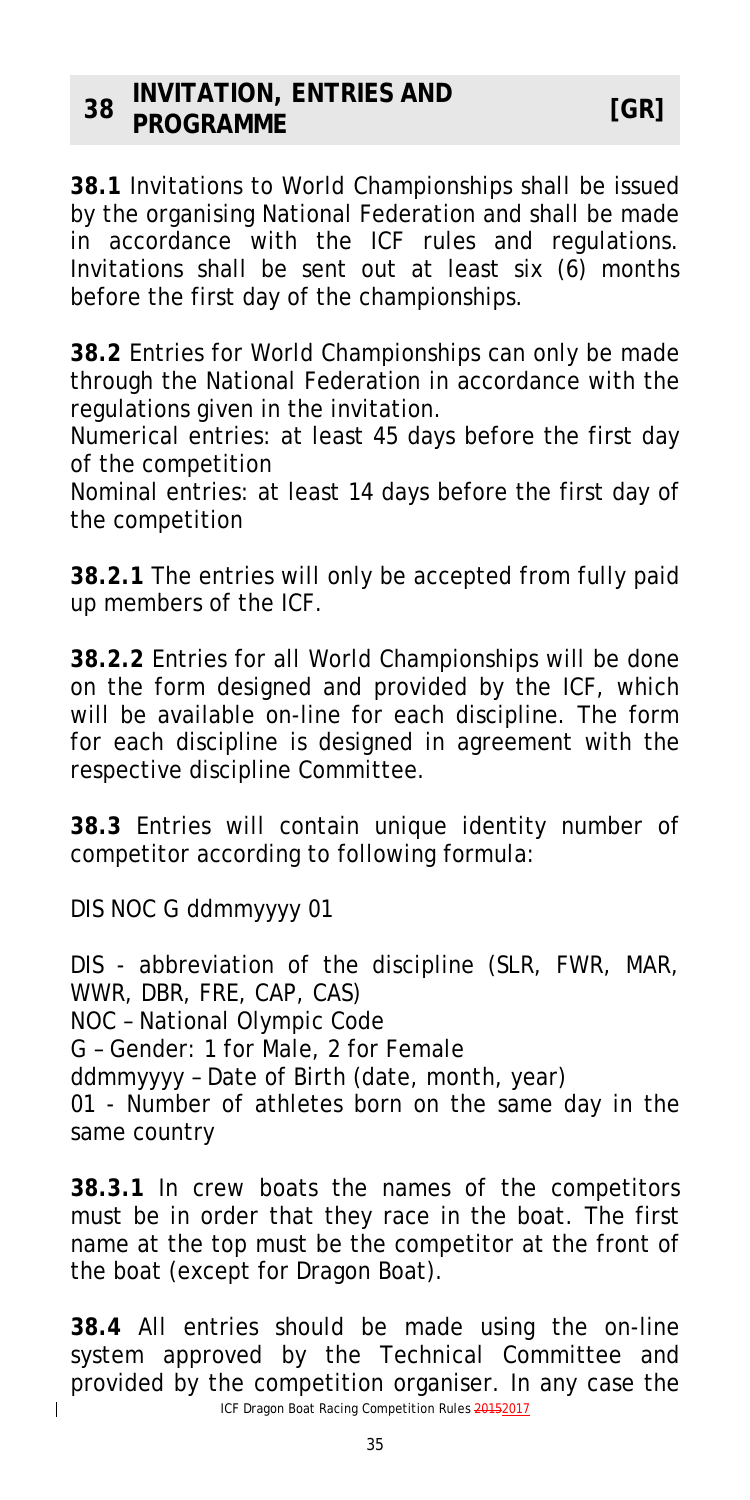entry form provided must be completed and sent through the on-line system, e-mail or typed form by fax (handwriting not accepted).

**38.5** Late entries or entries that are not on the official entry form cannot be accepted.

**38.6** A Programme giving the starting time for each race and the names of the Federations entering in each event must be forwarded to each Federation concerned at least one month before the first day of the Championships.

**38.7** At least 3 days prior to the Championships a Programme must be issued containing the following details:

- a) The starting time for each race.
- b) The name of the crew in each race.

**38.8** World Championships shall be held under the direction of a Chief Official appointed by the **ICF** Board of Directors with other officials as required.

#### <span id="page-35-0"></span>**<sup>39</sup> JURY, COMPETITION COMMITTEE AND OFFICIALS [GR]**

**39.1** During the World Championships the supreme authority rests with the Jury.

**39.2** The Jury consists of up to five persons, including a member from the organising Federation. These are appointed by the ICF Board of Directors.

**39.3** One of these persons - either the President of the ICF or another member of the ICF is named Chair of the Jury. Subordinate to this Jury are the Chief Official and other officials and proposed by the Dragon Boat Racing Committee for the approval by the Board of Directors.

**39.4** The Competition Committee shall consist of three officials who shall be in possession of a valid International Official cards. They shall belong to different National Federations. They shall be called Chief Official (Chair of the Dragon Boat Racing Committee or his/her deputy from the Dragon Boat Racing Committee), Deputy Chief Official (from the

 $\overline{1}$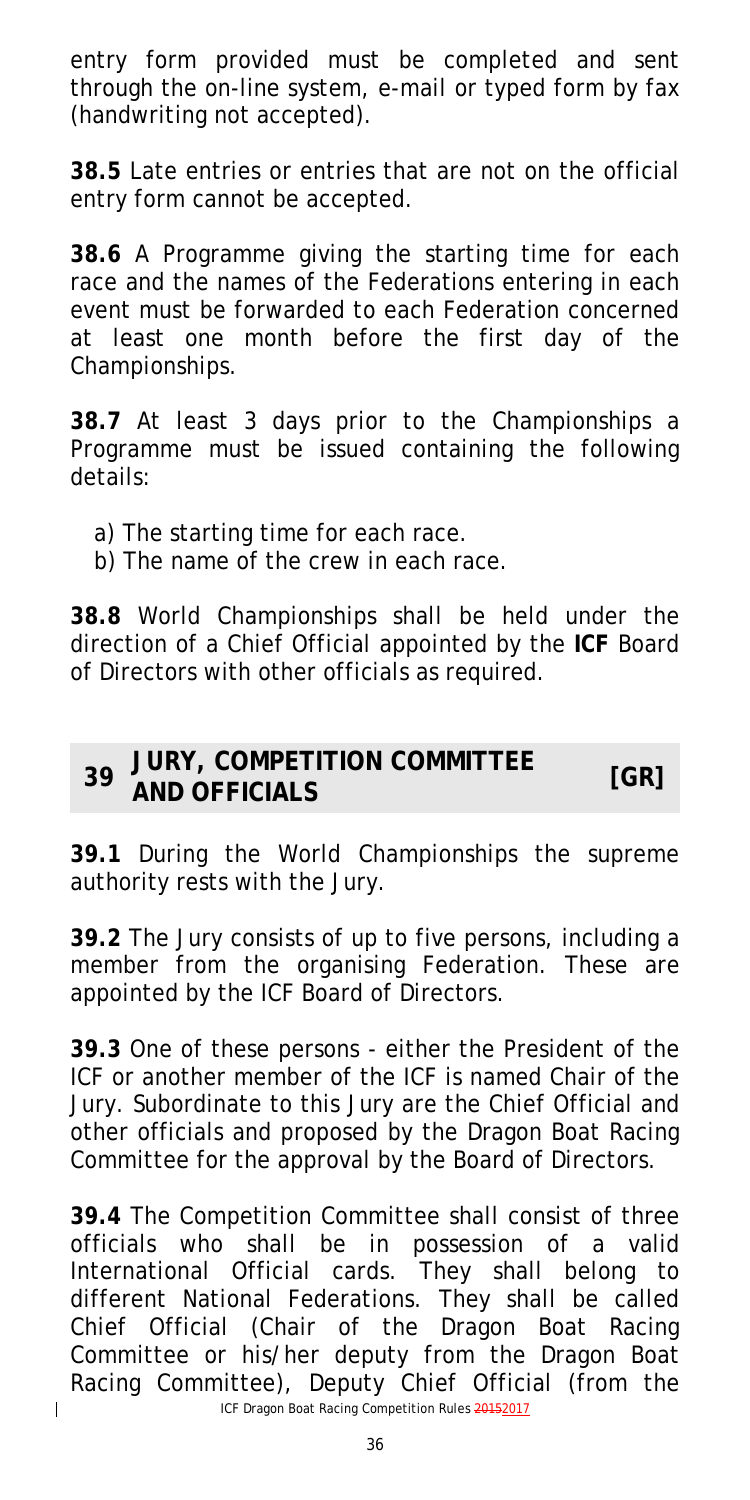Dragon Boat Racing Committee), Competition Manager (from the Organising Federation).

**39.5** The maximum number of officials (excluding the Jury and Competition Committee) to officiate at the World Championships shall be:

| <b>Technical Organiser</b>   |                |
|------------------------------|----------------|
| <b>Starters</b>              | 3              |
| <b>Boat Marshal</b>          | 3              |
| Aligners                     | $\overline{2}$ |
| <b>Course Umpires</b>        | 4              |
| <b>Finishing Line Judges</b> | 3              |
| <b>Boat Measurers</b>        | 2              |
| <b>Medical Officer</b>       | 1              |
| Media Officer                |                |
|                              |                |

#### <span id="page-36-0"></span>**40 PROTEST [GR]**

**40.1** A protest made during the competition must be handed to the Competition Committee not later than 20 minutes after publication of the unofficial result.

**40.2** The Chief Official must notify immediately all parties involved in the protest. After 20 minutes the Chief Official closes the case and starts the deliberation on the protest. The decision of the Competition Committee on the protest must be confirmed in writing, not later than 10 minutes after closing of the protest, giving reasons for the decision. The decision must be handed to the team leaders by the Chair of the Competition Committee. The team leaders must acknowledge receipt of it by signing the Competition Committee's copy and recording the time for the case of any further appeal.

**40.3** All protests shall be made in writing and be accompanied by a fee of 25 Euros (or equal amount in the currency of the country in which the championships are arranged). The fee will be refunded if the protest is upheld.

**40.4** When a protest or a report is made against an athlete or a team, the team leader of the athlete/team in question shall be presented the protest or report to read.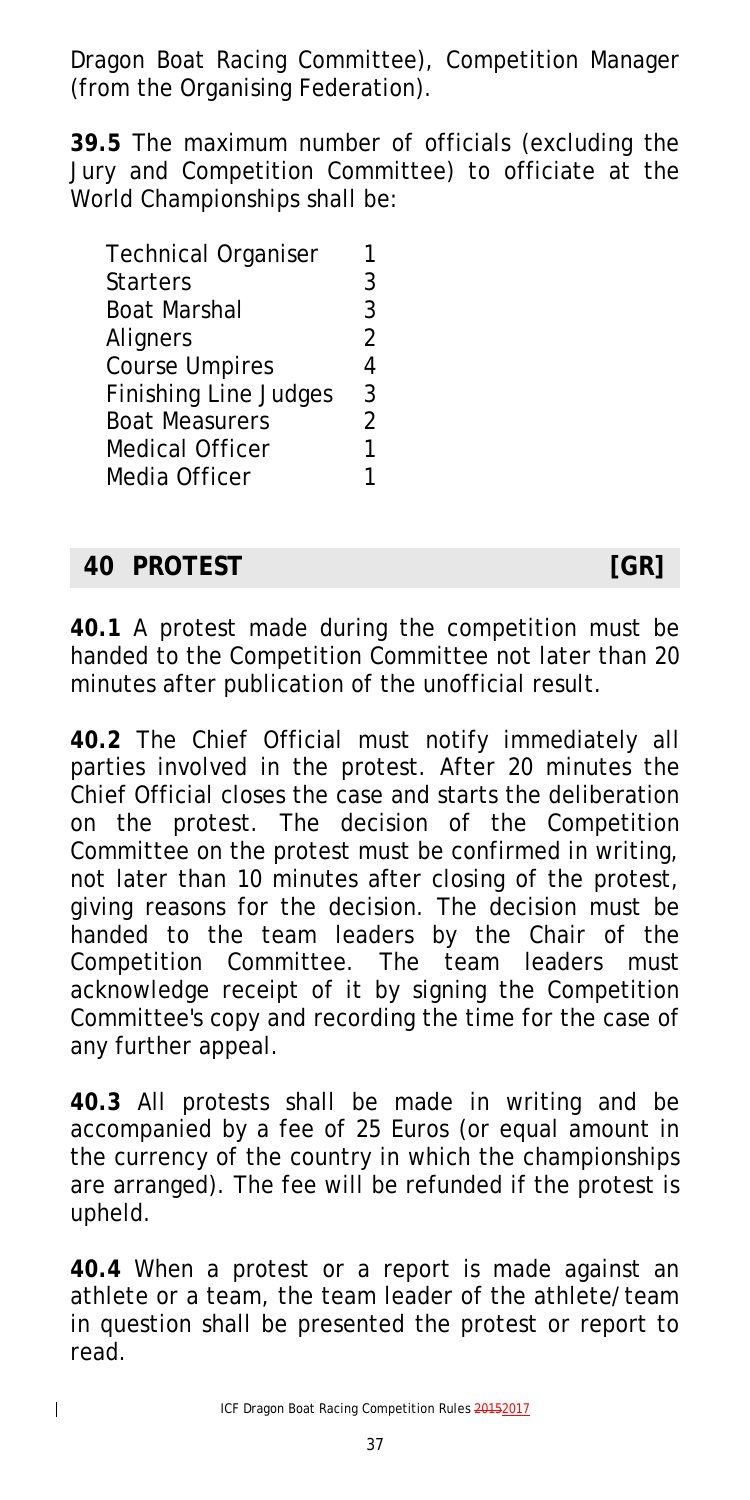<span id="page-37-0"></span>**41.1** An appeal against a decision of the Competition Committee must be addressed to the Chair of the Jury in writing and be accompanied by a fee of 25 Euros (or equal amount in the currency of the country in which the championships are arranged). The appeal must be handed to the Chair of the Jury no later than 20 minutes after the team leader has been informed with a written communication of the decision against the competitor or team and has signed the receipt given. The fee will be refunded if the appeal is upheld.

**41.2** The decision of the Jury is final.

#### <span id="page-37-1"></span>**42 AWARDS [GR]**

**42.1** The championships medals shall be given according to ICF protocol.

**42.2** The championships medals shall be given in three values, golded, silvered and bronze and shall be furnished by the ICF at the expenses of the Organising Federation.

**42.3** Four cups will be awarded as follows:

One for Men

One for Women

One for Mixed

One for "Over-All" winning Federation

Cups will be awarded to the Federation according to the point system defined by the Dragon Boat Racing Committee.

In case of a tie the Federation with the highest individual position will win the cup in that event.

### <span id="page-37-2"></span>**43 ANTI-DOPING [GR]**

 $\overline{\phantom{a}}$ 

Doping as defined in the Olympic Movement Anti-Doping Code is strictly forbidden. Anti-Doping control shall be conducted in accordance with the ICF Anti-Doping Control Rules under the supervision of the ICF Medical & Anti-Doping Committee.